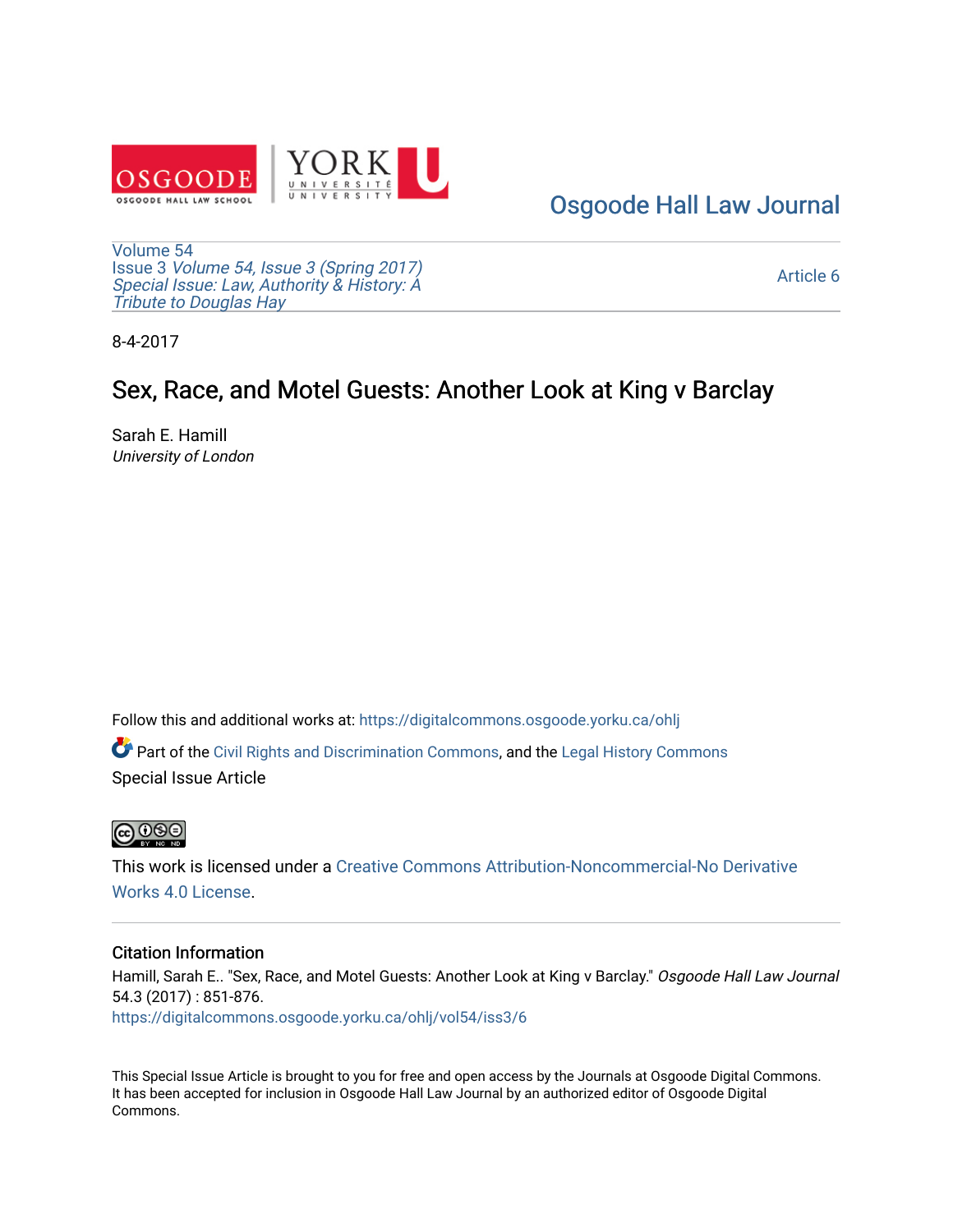### Sex, Race, and Motel Guests: Another Look at King v Barclay

### Abstract

The 1961 case of King v Barclay is something of a footnote in the history of discrimination against Black Canadians. If it is cited at all, it is usually cited alongside the more famous racism cases, such as Christie v York, as proof of the widespread nature of racism in Canada. In this paper, I re-read the trial decision and examine the original case file to show that the facts of King and the racism in the case are more complex than usually realized. King emerged out of a series of errors from both King and Barclay's Motel which resulted in the latter assuming, or seeming to assume, that King wished to visit two prostitutes working out of the motel. For obvious reasons, however, Barclay's Motel could not state such an allegation explicitly as that would have been tantamount to admitting that they knew the women in question were prostitutes. In order to recapture the full legal and social contexts of King this paper examines both the history of racial discrimination in public accommodations and the longstanding struggle to prevent prostitutes from using such accommodations to ply their trade. The paper also argues that King's legal action, even though he lost in court, was ultimately successful in that it prompted a legislative amendment, which removed the technicality upon which King turned.

### Keywords

Discrimination in public accommodations--Law and legislation--History; Racism--History; Prostitutes-- Legal status, laws, etc.--History; Motels--Law and legislation--History; Canada

### Creative Commons License



This work is licensed under a [Creative Commons Attribution-Noncommercial-No Derivative Works 4.0](https://creativecommons.org/licenses/by-nc-nd/4.0/) [License](https://creativecommons.org/licenses/by-nc-nd/4.0/).

### Cover Page Footnote

I am grateful to participants in that symposium and to Jim Phillips, Philip Girard, Mary Stokes, Joanne Prince, and two anonymous peer reviewers for their helpful comments on earlier drafts of this paper. Further thanks are owed to audiences at the University of Alberta, Faculty of Law Seminar Series, and the 2014 Annual Meeting of the Canadian Law and Society Association for their comments on earlier versions of this paper. Special thanks are also owed to the archivists at the Provincial Archives of Alberta for tracking down the original case file and to Doug Hay for his support during my year at Osgoode. The usual caveats apply.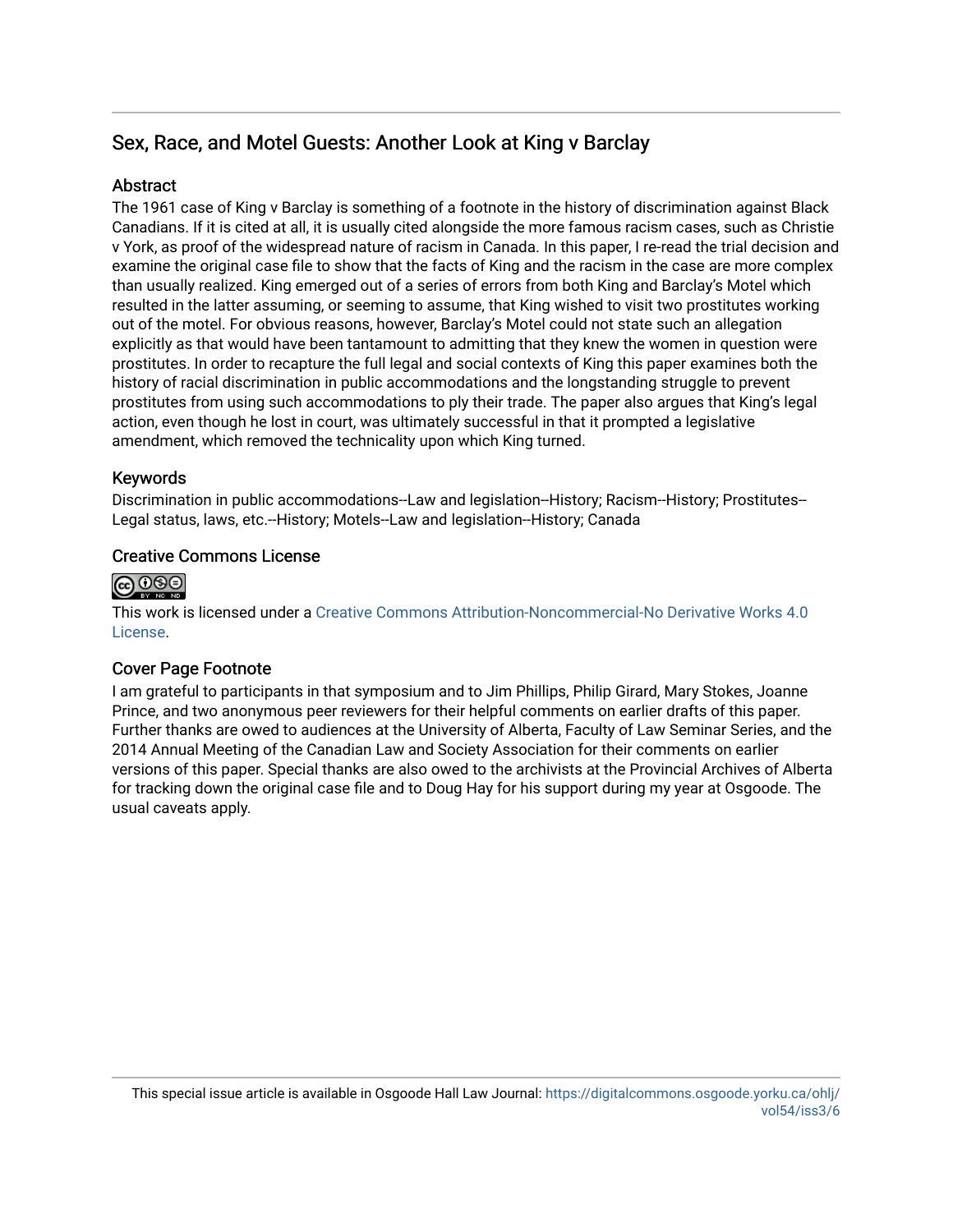# Law, Authority & History: A Tribute to Douglas Hay Sex, Race, and Motel Guests: Another Look at King v Barclay\*

### SARAH E. HAMILL†

Special Issue

The 1961 case of *King v Barclay* is something of a footnote in the history of discrimination against Black Canadians. If it is cited at all, it is usually cited alongside the more famous racism cases, such as *Christie v York*, as proof of the widespread nature of racism in Canada. In this paper, I re-read the trial decision and examine the original case file to show that the facts of *King* and the racism in the case are more complex than usually realized. *King* emerged out of a series of errors from both King and Barclay's Motel which resulted in the latter assuming, or seeming to assume, that King wished to visit two prostitutes working out of the motel. For obvious reasons, however, Barclay's Motel could not state such an allegation explicitly as that would have been tantamount to admitting that they knew the women in question were prostitutes. In order to recapture the full legal and social contexts of *King* this paper examines both the history of racial discrimination in public accommodations and the longstanding struggle to prevent prostitutes from using such accommodations to ply their trade. The paper also argues that King's legal action, even though he lost in court, was ultimately successful in that it prompted a legislative amendment, which removed the technicality upon which *King* turned.

An earlier version of this article was presented at the Law/Authority/History: A Tribute to Douglas Hay symposium to mark the retirement of Douglas Hay. The symposium took place on 5 and 6 May 2016 at Osgoode Hall Law School and the York University History Department, Toronto.

Lecturer, The City Law School, City, University of London. I am grateful to participants in that symposium and to Jim Phillips, Philip Girard, Mary Stokes, Joanne Prince, and two anonymous peer reviewers for their helpful comments on earlier drafts of this paper. Further thanks are owed to audiences at the University of Alberta, Faculty of Law Seminar Series, and the 2014 Annual Meeting of the Canadian Law and Society Association for their comments on earlier versions of this paper. Special thanks are also owed to the archivists at the Provincial Archives of Alberta for tracking down the original case file and to Doug Hay for his support during my year at Osgoode. The usual caveats apply.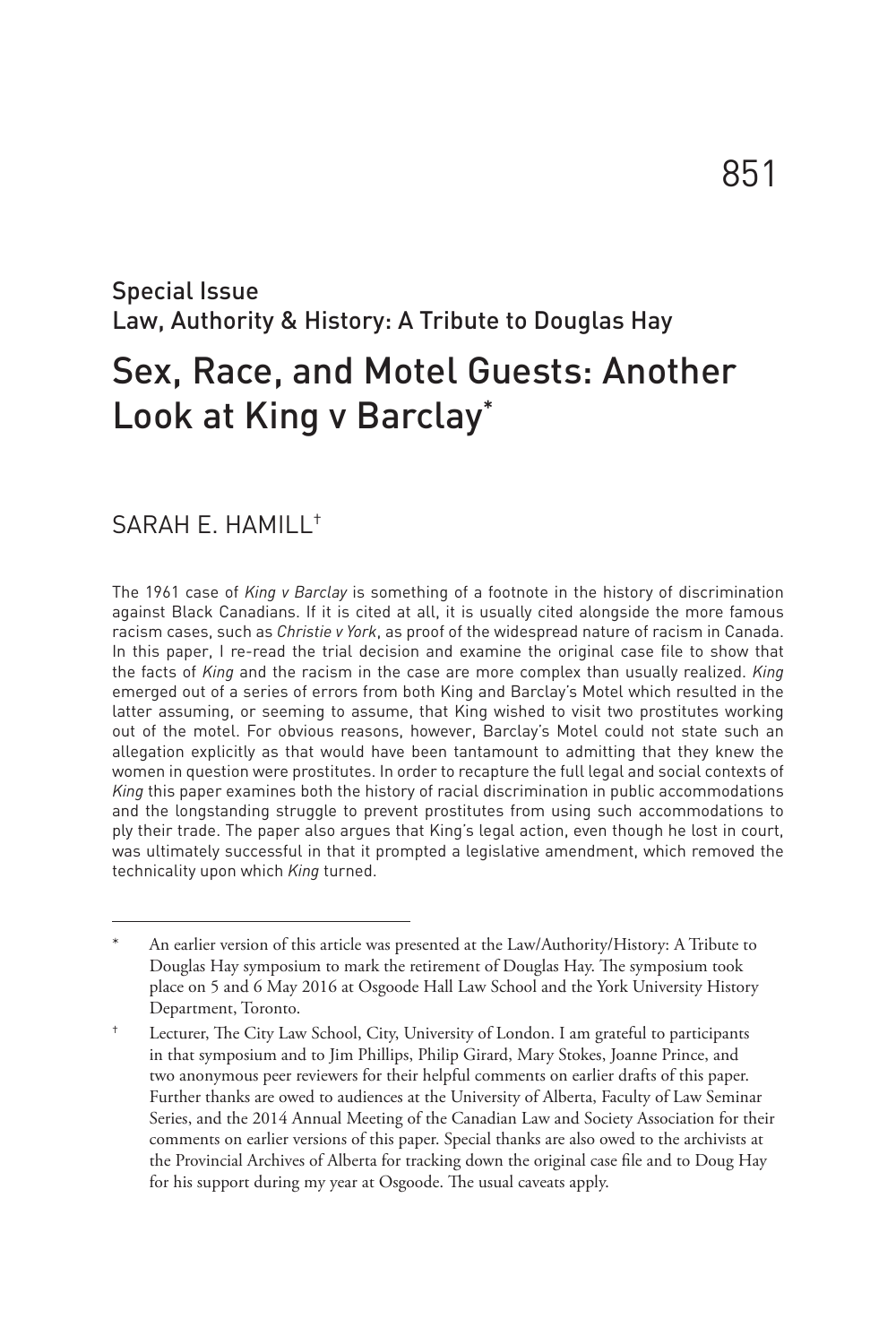L'affaire *King c. Barclay* de 1961 semble n'être qu'une note de bas de page dans l'histoire des discriminations à l'encontre des Canadiens noirs. Lorsque cette affaire est mentionnée, elle est habituellement citée au même titre que les affaires de racisme les plus célèbres, comme *Christie c. York*, afin de démontrer l'ampleur du racisme au Canada. Dans cet article, je propose une nouvelle lecture de la décision rendue et j'analyse le dossier initial de l'affaire afin de montrer que les faits et le racisme en l'espèce sont plus complexes qu'on l'imagine habituellement. L'affaire *King* découle d'une série d'erreurs commises par M. King et le propriétaire du Barclay's Motel, lesquelles ont (ou auraient vraisemblablement) amené ce dernier à supposer que M. King souhaitait rendre visite à deux prostituées travaillant dans le motel. Néanmoins, pour des raisons évidentes, le propriétaire du Barclay's Motel ne pouvait pas présenter explicitement une telle allégation, laquelle serait revenue à admettre qu'il savait que les femmes visées étaient des prostituées. Soucieux de recréer les contextes juridiques et sociaux complets de l'affaire *King*, cet article examine à la fois l'histoire de la discrimination raciale dans les logements offerts au public et la longue lutte menée pour empêcher les prostituées de pratiquer leur métier dans de tels lieux. L'article soutient également que l'action en justice intentée par M. King, même si elle a été perdue, s'est finalement soldée par un succès, dans la mesure où elle a entraîné l'adoption d'une modification législative visant à supprimer les points techniques qui sont ressortis des débats sur l'affaire *King*.

| $\mathbf{H}$ | UNDESIRABLES: RACIAL MINORITIES AND FEMALE SEX WORKERS IN |  |
|--------------|-----------------------------------------------------------|--|
|              |                                                           |  |
|              |                                                           |  |
|              |                                                           |  |

### I. CONTESTED FACTS AND LEGAL TECHNICALITIES

ON THE EVENING OF 13 MAY 1959, an accountant called Theodore 'Ted' King and his friend Harvey J. Bailey decided to borrow a record player from their friend Jim Pelley. Unfortunately, neither King nor Bailey was sure where Pelley lived. They knew that he lived in Calgary, as they did. They knew that he was staying in a motel on the Macleod Trail, but this did not narrow matters down particularly, as there were a number of motels along that road. They also knew that Pelley drove a De Soto, was staying in room number three of his motel, and that he was, as they were, black. With this information, they decided to call the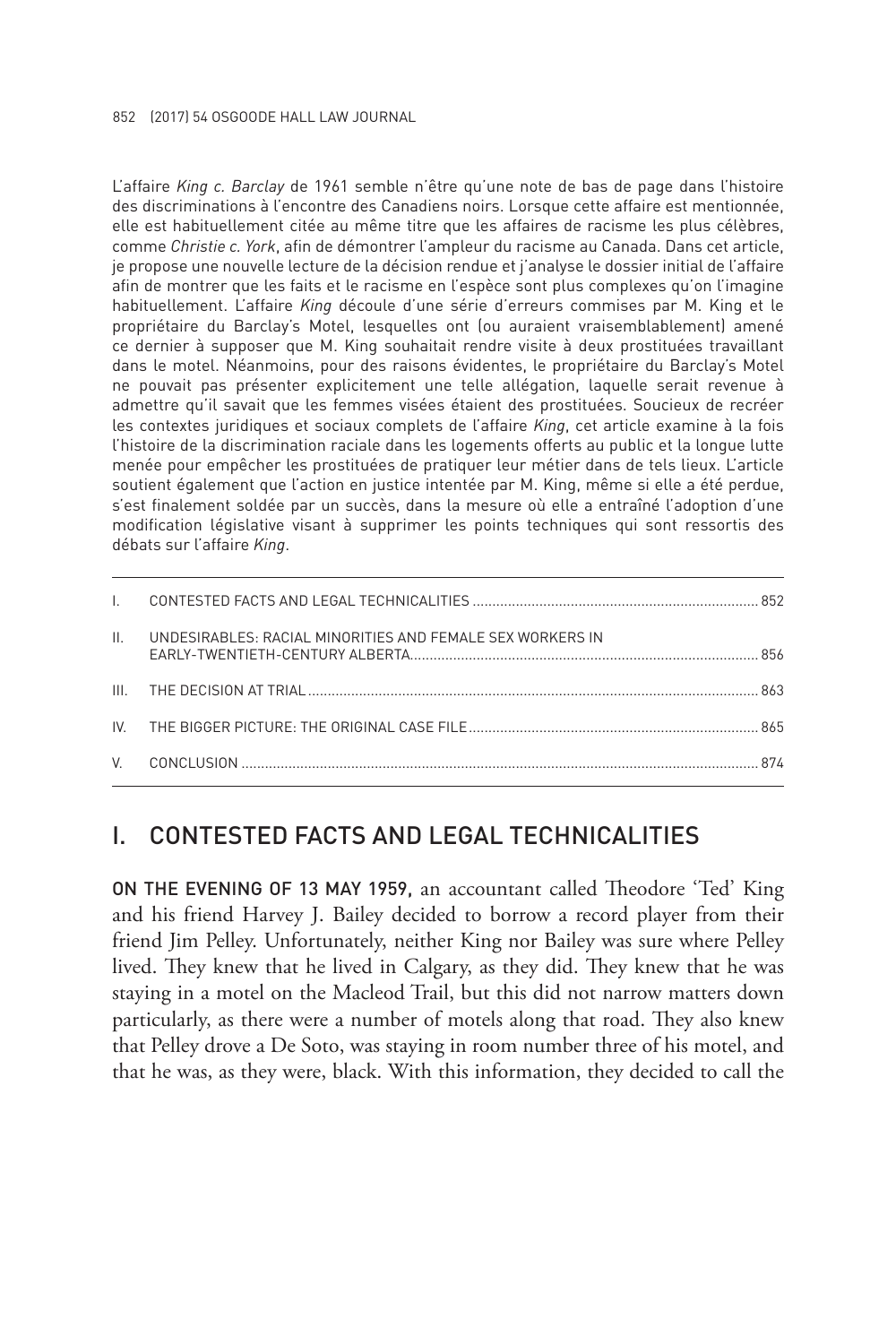motels on the Macleod Trail to see if they could find him.<sup>1</sup> It is not clear whether Barclay's Motel was the first motel they called, but at some point, they called it. Having given the motel owner the information they had about Pelley, including the fact that he was black, the owner replied that they "don't allow coloured people here" and hung up.

According to King, the racist outburst on the part of the motel owner prompted further investigation. King was, at the time, the President and Grievance Chair of the Alberta Association for the Advancement of Coloured People (AAACP). The AAACP aimed "to promote goodwill and to seek equality in social and civic activities throughout the province."2 Given the AAACP's purpose and King's role in the organization it should come as no surprise that, about an hour after King phoned Barclay's Motel, he and Bailey arrived at the motel to ask for a room. The vacancy sign was up but King was refused a room on the grounds of his race. King did not particularly want a room. His purpose was to see if the motel would reject his request, and this tactic was common among anti-discrimination activists at the time.<sup>3</sup> Having thus proven racial discrimination, King and his lawyer, C.A.G. Palmer, went to the press and launched a legal challenge claiming that King had been "deprived of his lawful right to accommodation at Barclay's Motel and suffered humiliation, indignity and insult."<sup>4</sup>

John Barclay had a different take on what had happened. For one thing, he claimed that King was "somewhat belligerent" when he showed up at the

<sup>1.</sup> *King v Barclay* (1960) 24 DLR (2d) 418, at paras 2-5, 31 WWR 451, (Alta DC) at paras 2-5 [*King*]. For the affirmation of this decision see, *King v Barclay*, 35 WWR 240, 1961 CarswellAlta 36 (SC(AD)). Throughout this paper I use the term 'black' rather than 'African Canadian' as the former term is more inclusive.

<sup>2.</sup> Examination for Discovery of Theodore Stanley King (6 August 1959) [King Discovery] in *King v Barclay*, Edmonton, Provincial Archives of Alberta (RG 2003, file 0543, box 2, v 18-39-5-6 at 3) [Case File].

<sup>3.</sup> See Frank Luce & Karen Schucher, "'The right to discriminate': Carl McKay and the Ontario Human Rights Commission" in Eric Tucker, James Muir & Bruce Ziff, eds, *Property on Trial: Canadian Cases in Context* (Toronto: Irwin Law, 2012) 119 at 123-24; Constance Backhouse, "Racial Segregation in Canadian Legal History: Viola Desmond's Challenge, Nova Scotia, 1946" (1994) 17:2 Dal LJ 299 [Backhouse, "Racial Segregation"]; Constance Backhouse, "'I Was Unable to Identify with Topsy': Carrie M Best's Struggle Against Racial Segregation in Nova Scotia" (1998) 22:2 Atlantis 16; Interview of Mojo Williams by Jennifer Williams & Donna Coombes-Montrose (October 2001) Oral History Interview Transcript, Alberta Labour History Institute [Williams]. This tactic is still used today in the fight for fair housing in the United States. See *e.g.* Fred Freiburg, "A Test of Our Fairness" (2009) 41:2 Urban Lawyer 229.

<sup>4.</sup> *King*, *supra* note 1 at para 14 (quoting Statement of Claim).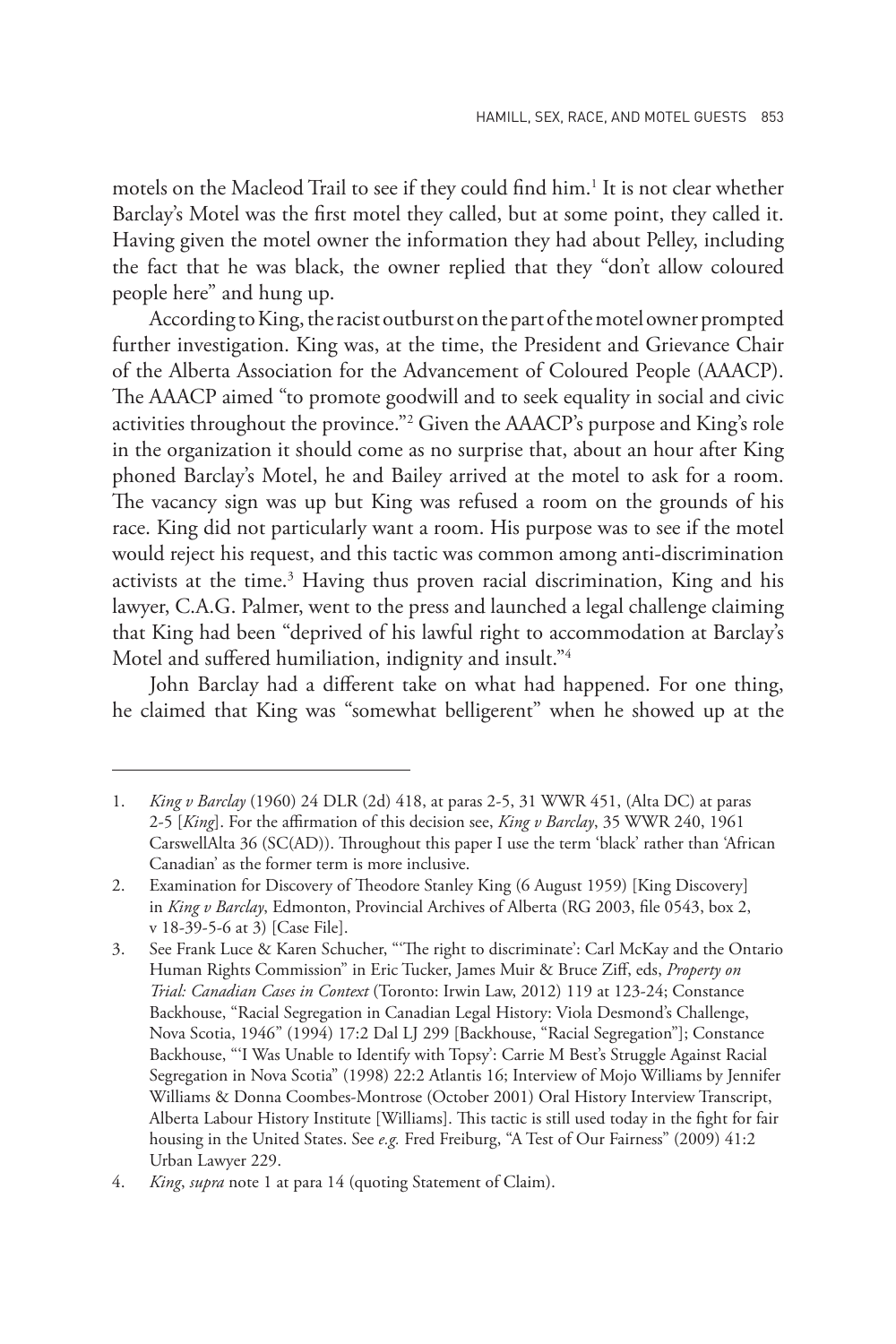hotel.<sup>5</sup> Barclay maintained that King was refused a room because he was driving a car with a Calgary licence plate, not because of his skin colour.6 Barclay had also correctly identified King as the man who had called earlier wanting to speak to someone in unit three. It was not uncommon, in fact it was standard practice, for motel owners to refuse rooms to local people on the grounds that they ought not need a room and perhaps only wanted one for illicit or immoral purposes.

As fate would have it, room three of Barclay's Motel was occupied not by Jim Pelley, but "by two women registered as married women from the United States whose behaviour aroused suspicion."7At some point, either earlier on 13 May or the following day, Detective Gray of the Calgary Police visited the motel and advised Barclay that these two white women, who called themselves Mrs. W. Lathrop and Mrs. R. Harrington, "were undesirables" who should be encouraged to leave.<sup>8</sup> The presence of Lathrop and Harrington complicated the case, not because it would turn on whether they were actually sex workers, but because their presence changed how Barclay's acts would be seen. While everyone involved in the case agreed that racism was wrong, combatting prostitution was not.

These facts raise a number of questions that are almost entirely absent from any subsequent discussions of *King*. Such discussions often fail to mention the two women in unit three or the broader responses to the case. As a result, *King* has become what I call a 'see-also case.' *King* is cited or discussed, if at all, only as further proof that courts across Canada tolerated racism. It is the see-also case to the more (in)famous *Christie v York*, in which a Montreal bar refused service to a black man, Fred Christie.9 *King*, much like *Christie*, turned on whether the establishment denying admittance met the common-law definition of an inn, and therefore on whether or not King really was a traveller.

While it is true that the Alberta courts followed *Christie* in *King*, the racism in *King* is neither as straightforward nor as uncontested as it was in *Christie*. Whereas *Christie's* York Tavern openly claimed never to have served black

<sup>5.</sup> *Ibid* at para 8.

<sup>6.</sup> At this point in time Alberta licence plates used a system whereby certain letters were reserved for particular locations. See *King*, *supra* note 1 at para 8.

<sup>7.</sup> *King*, *supra* note 1 at para 8.

<sup>8.</sup> The names are taken from the registration cards included in the case file. Case File, *supra* note 2; *King, supra* note 1 at para 9.

<sup>9.</sup> *Christie v York Corporation* (1939), [1940] SCR 139, [1940] DLR 81 [*Christie*]. For a fuller discussion of *King*, see James W St G Walker, "The Law's Confirmation of Racial Inferiority: *Christie v York*" in Barrington Walker, ed, *The African Canadian Legal Odyssey: Historical Essays* (Toronto: University of Toronto Press, 2012) 242 at 299-300 [Walker, "Law's Confirmation"].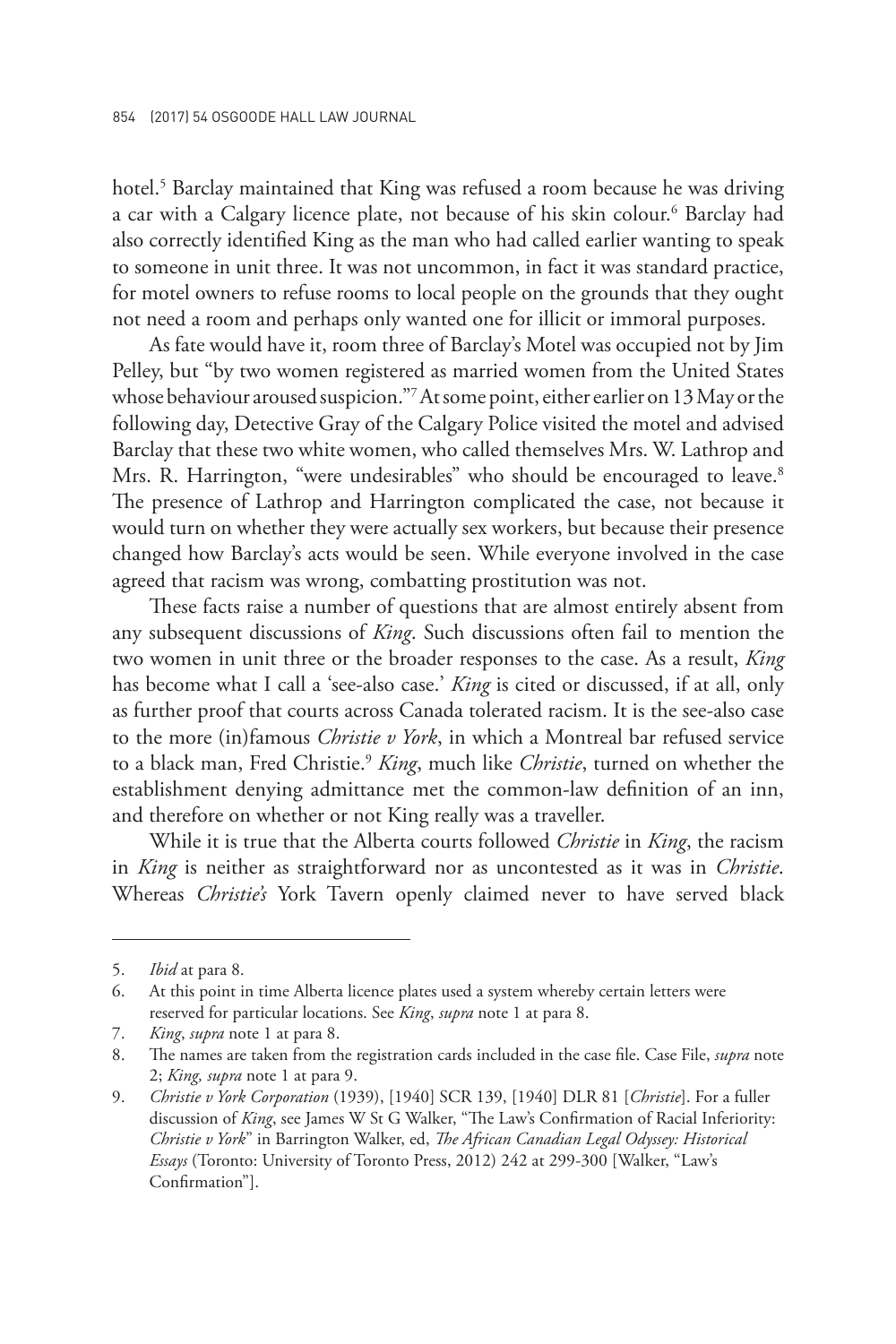people,10 the motel owner in *King* went to some lengths to argue that he was not racist and that he had allowed other black people to stay in his motel.<sup>11</sup> Contemporary commentators on *King*, quoted in the press, agreed that they had never heard of any instances of racism as alleged in *King*. <sup>12</sup> In addition, the presence of the two women complicated the simple example of racism King hoped to present. Ironically, these women also complicated Barclay's attempted defence and denial of racism.

In the late 1950s racist sentiment was still widespread in Canada, though attitudes were shifting.<sup>13</sup> Unease with explicitly racist policies has a lengthy history in Canada, including Alberta. To put it more accurately, Canadians were not always willing to admit their racism to those most affected by it, often refusing even to mention race. There are reasons why Canadian racism is often less explicit than that seen in the United States. Canadians have often quietly judged the overt racism of the United States and have sought to differentiate themselves in this respect.<sup>14</sup> As will become clear, the responses to the accusation of racism in *King* drowned out the accusation itself. By re-reading the case I show that *King* is an example of how white responses to accusations of racism silence the voices of those most likely to experience racial discrimination, and of how "racist discourse is not solely embedded within matrixes of overtly discriminatory discourse and practice."<sup>15</sup>

While it may not be a surprise that *King* became a see-also case, the case is worthy of study in its own right for three reasons. First, alongside the overt racism, the case also offers a subtler and more intersectional example of racism. Secondly, *King* offers a glimpse into gendered, racialized, and class-based notions

<sup>10.</sup> *Christie*, *supra* note 9 at 141-43.

<sup>11.</sup> This is further explored below.

<sup>12.</sup> "Motel Claims No Color Bar," *Calgary Herald* (15 May 1959).

<sup>13.</sup> For the shift in attitudes see also Constance Backhouse, *Colour-Coded: A Legal History of Racism in Canada, 1900-1950* (Toronto: University of Toronto Press, 1999) at 281 [Backhouse, *Colour-Coded*].

<sup>14.</sup> Barrington Walker, *Race on Trial: Black Defendants in Ontario's Criminal Courts, 1858-1958* (Toronto: University of Toronto Press, 2010) at 3-4, 142 [Walker, *Race on Trial*]; Carol A Aylward, *Canadian Critical Race Theory: Racism and the Law* (Halifax: Fernwood, 1999) at 14; Lyndsay Campbell, "Race, Upper Canadian Constitutionalism and British Justice" (2015) 33:1 LHR 41 at 42; Backhouse, *Colour-Coded, supra* note 13. But see, "Canadians 'Smug' Over Negro Race Issue," *Ottawa Citizen* (13 August 1960) online: <www.news.google.com/newspapers?id=U1ExAAAAIBAJ&sjid=euQFAAAAIBAJ&pg=7 249%2C2134909>. Here some people, including Ted King, blamed American influence for some of Canada's racism, while others noted that some aspects of Canada's racism were all its own.

<sup>15.</sup> Walker, *Race on Trial, supra* note 14 at 10.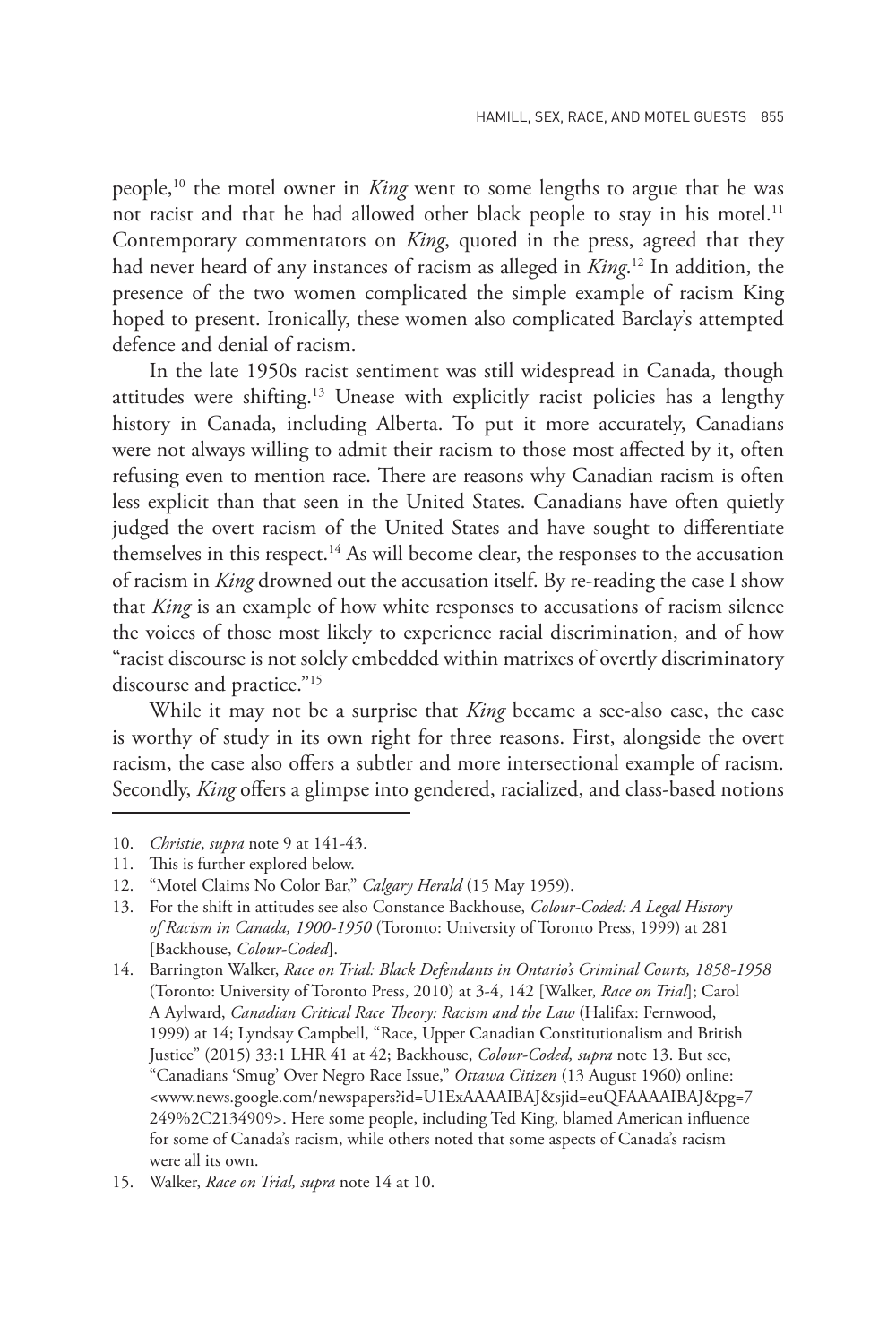of respectability in late 1950s Alberta. King may have been black, but he was an accountant and his sister was a lawyer.16 Barclay may have been white, but his motel was hardly the Palliser Hotel.<sup>17</sup> Moreover, he may have been tolerating prostitution on his premises: Lathrop and Harrington may have been white, but they were likely prostitutes, and Barclay's defence insinuated that they may have been the people King was really trying to visit. Thirdly, much as with *Christie* and *Desmond,*<sup>18</sup> two earlier attempts to challenge racism through the courts, King's challenge failed. The Alberta legislature, however, swiftly removed the technicality that caused King to lose. This outcome suggests that, unlike *Christie* or *Desmond*, *King* achieved its purpose of drawing attention to, and winning legal protection from, discrimination.

To tease out these issues, I begin in Part II with a discussion of anti-black racism in Canada as well as the long-standing association between prostitution and Alberta's hotels and, later, motels. Part III gives a brief overview of the trial decision and highlights some seemingly odd statements from District Court Judge Hugh C. Farthing. Part IV analyzes the two versions of the story with help from the original case file and discusses the outcome of the trial decision. I conclude by examining the aftermath of the case.

### II. UNDESIRABLES: RACIAL MINORITIES AND FEMALE SEX WORKERS IN FARI Y-TWENTIFTH-CENTURY AI BERTA

Historically, Canada often sought to limit and discourage diversity both by limiting who was allowed to enter and remain in Canada, and by imposing cultural uniformity on the population.<sup>19</sup> Put simply, in the late nineteenth and early twentieth centuries, the federal government was trying to create a white nation (ideally a white *British* nation) and was quite open and explicit about that

- 18. For further discussion of this case, see Backhouse, "Racial Segregation," *supra* note 3.
- 19. For Canada's racist immigration policies, see *e.g.* Bruce Ryder, "Racism and the Constitution: The Constitutional Fate of British Columbia Anti-Asian Immigration Legislation, 1884-1909" (1991) 29:3 Osgoode Hall LJ 619; Isaac Shin Imai*, Canadian Immigration Law and Policy: 1867-1935* (LLM Thesis, York University, 1983) [unpublished]. For cultural uniformity, see *e.g.* Canada, Truth and Reconciliation Commission, *Honouring the Truth, Reconciling for the Future: Summary of the Final Report of the Truth and Reconciliation Commission of Canada* (Manitoba: Truth and Reconciliation Commission of Canada, 2015) at 1.

<sup>16.</sup> Rachel K Bailie, "Minority of One: Violet King's Entry into the Legal Profession" (2012) 24:2 CJWL 301-27.

<sup>17.</sup> The Palliser being one of Calgary's most luxurious hotels. It is one of Canada's railway hotels having been commissioned by the Canadian Pacific Railway.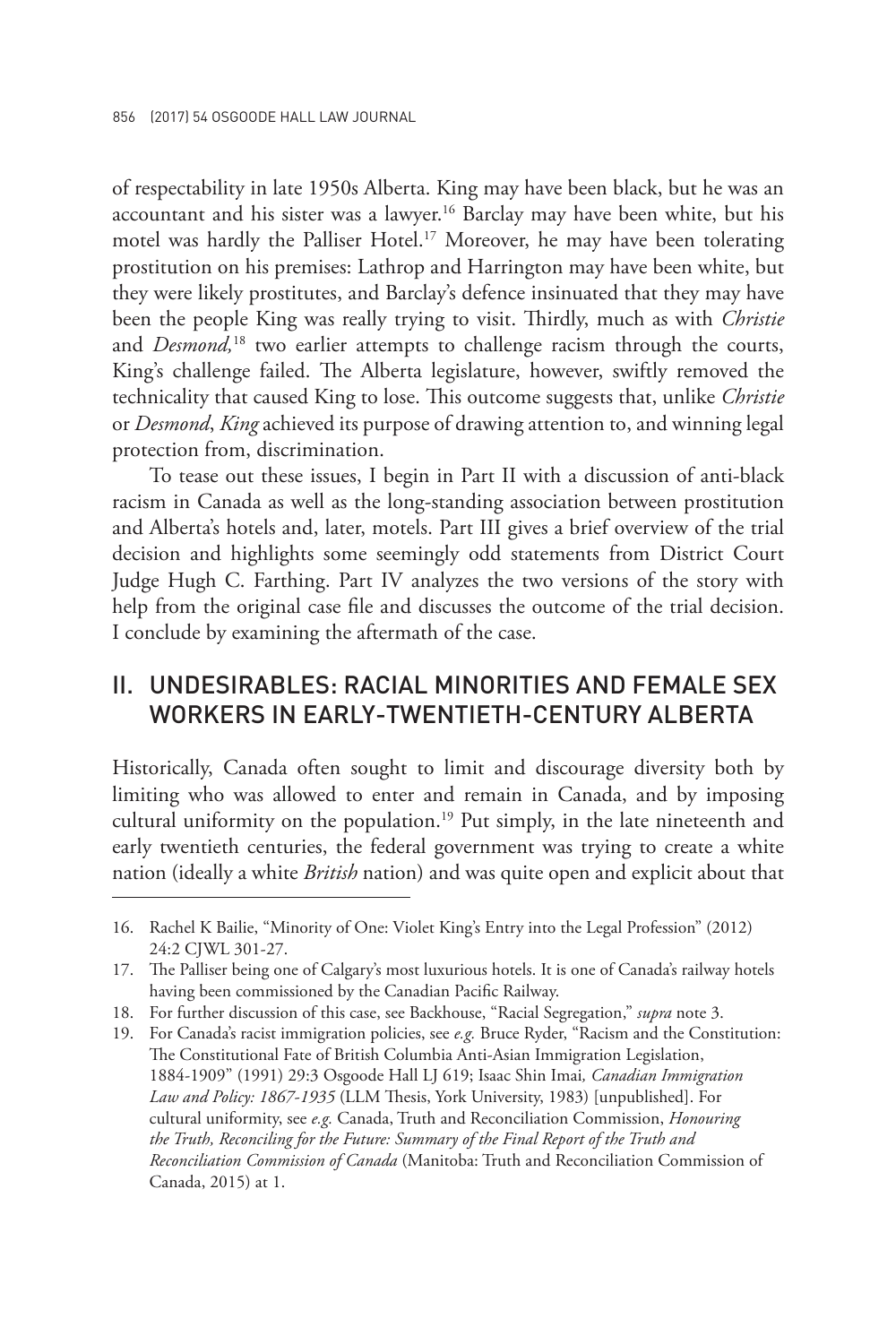fact. The best-known examples of these attempts to create a white nation were the Chinese Head Tax and the Komagata Maru incident, both of which sought to limit or prevent non-white immigration to Canada.<sup>20</sup>

Such racist policies surrounding immigration to Canada were often supplemented by legislation restricting what ethnic minorities could do in Canada. Many provinces, for example, passed legislation preventing Chinese employers from hiring white women as employees.<sup>21</sup> Alberta was one of the few provinces without any "white women's labour laws," but this did not mean Alberta lacked the racism and sexism that gave rise to such laws.<sup>22</sup> In fact, a few years before other provinces enacted their anti-Chinese labour legislation, pressure from Alberta had led to a federal order-in-council that temporarily banned black emigration to Canada.<sup>23</sup> Alberta's pressure stemmed from the fact that between 1910 and 1912 it had been the recipient of a trickle of black emigration from parts of the United States, particularly Oklahoma.<sup>24</sup> As one of the daughters of those emigrants put it, they moved because they thought there would be more freedom in Canada.<sup>25</sup> That turned out not to be the case and, while there may not have been much in the way of explicit, legislative discrimination, many tacit policies, regulations, and practices enforced racial segregation in Alberta and elsewhere in Canada.26

In detailing the history of legally tolerated anti-black discrimination, Canadian legal historians have discussed how law and social practices operated

<sup>20.</sup> Constance Backhouse, "Legal Discrimination Against the Chinese in Canada: The Historical Framework" in David Dyzenhaus & Mayo Moran, eds, *Calling Power to Account: Law, Reparations, and the Chinese Canadian Headtax Case* (Toronto: University of Toronto Press, 2005) 24; Hugh Johnston, *The Voyage of the Komagata Maru: The Sikh Challenge to Canada's Colour Bar* (Vancouver: UBC Press, 1989).

<sup>21.</sup> Constance Backhouse, "The White Women's Labor Laws: Anti-Chinese Racism in Early Twentieth-Century Canada" (1996) 14:2 Law & Hist Rev 315.

<sup>22.</sup> For an example of Albertan reluctance over the mixing of Chinese men and White Women see Mah Wing's attempt to apply for a marriage licence for his wedding to Janet Given, a White woman. See Belinda Crowson, "Ethnic diversity in Lethbridge's red light district 1880s to 1944" (2009) 57:4 Alberta History 2 at 6.

<sup>23.</sup> Dominique Clément & Renee Vaugeois, *The Search for Justice and Equality: Alberta's Human Rights History* (Edmonton: John Humphrey Centre for Peace and Human Rights, 2012) at 19.

<sup>24.</sup> *Ibid* at 18.

<sup>25.</sup> Interview of Gwen Hooks by Jennifer Kelly (May 2001) Interview Transcript, Alberta Labour History Institute at 2 [Hooks]. See also, Gwen Hooks, *The Keystone Legacy: Reflections of a Black Pioneer* (Edmonton: Brightest Pebble Publishing, 1997).

<sup>26.</sup> For an overview of this de facto segregation see Walker, "Law's Confirmation," *supra* note 8 at 246-58.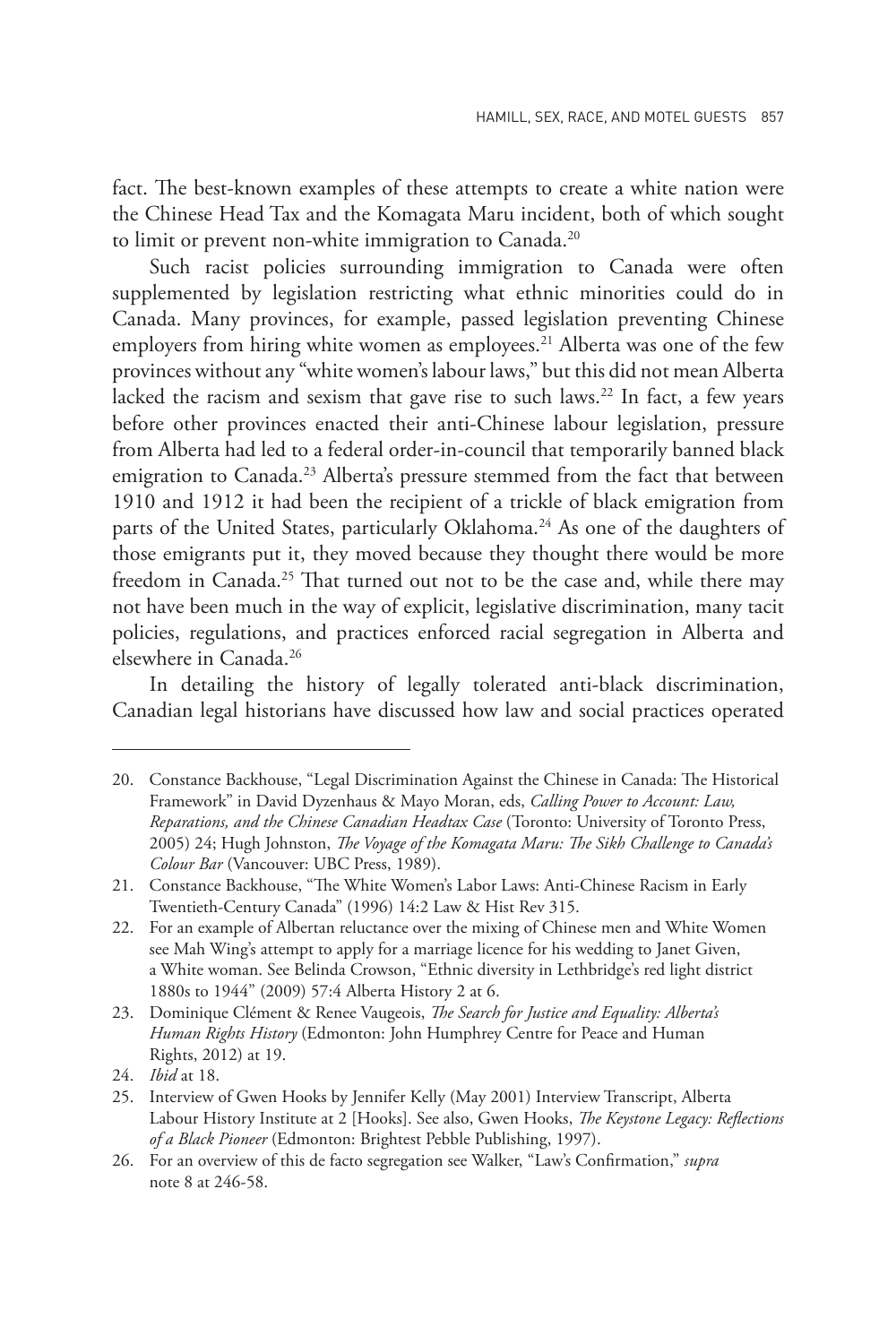spatially to both create and enforce racial divides. Lyndsay Campbell uses the example of how Hamilton's Prince's Island became a proxy for race in a series of criminal trials in the 1850s.<sup>27</sup> She concludes that a connection to Prince's Island, rather than actual evidence of guilt, proved damning. This state of affairs was partially due to the characterization of this island as having "various markers of vice, including blackness and interracial sex."28 In a similar vein, Eric Adams' study of *Christie* highlights its lessons about "the role of space and context … in conceptions of citizenship and community."29 Adams' study, though emphasizing space, also tacitly acknowledges the temporal shifts in how Montreal's colour bar worked. By correcting the recorded facts—Christie was not attending a hockey game but a boxing match, and an interracial one at that, Adams highlights how questions of timing mattered in the operation of racial segregation in Montreal.<sup>30</sup>

Adams argues that the error over the hockey game resulted from Christie's lawyer's attempt to pitch Christie as being quintessentially Canadian and thus worthy of equal treatment. This observation echoes Constance Backhouse's work on Viola Desmond's case.<sup>31</sup> Desmond also challenged her exclusion from a particular public place—the lower floor of a movie theatre in New Glasgow, and Backhouse emphasizes how Desmond's demeanour challenged racist assumptions about black women.32 As with *Christie*, Desmond's case offers an example of lawyers and activists picking a 'good' candidate or a 'good' story which lays bare the harm and exclusion of discrimination. Like Christie, Desmond failed in her attempt to challenge the cinema's discriminatory policy. Backhouse notes that Desmond was unaware of the cinema's policy because she had not grown up in New Glasgow and was thus oblivious to these unofficial rules. Adams echoes this point when he notes that in Montreal "the colour bar worked because it did not

<sup>27.</sup> Lyndsay Campbell, "'The Disorderly Conduct of a Few': Crime and Hamilton's Racial Geography in the Early 1850s" (2013) 28:3 CJLS 369 [Campbell, "Disorderly Conduct"]; Lyndsay Campbell, "Race and the Criminal Justice System in Canada West: Burglary and Murder in Hamilton, 1852-53" (2012) 37:2 Queen's LJ 477 [Campbell, "Race and the Criminal Justice System"].

<sup>28.</sup> Campbell, "Disorderly Conduct", *supra* note 27 at 384.

<sup>29.</sup> Eric M Adams, "Errors of Fact and Law: Race, Space, and Hockey in Christie v York" (2012) 62:4 UTLJ 463 at 467 [Adams].

<sup>30.</sup> *Ibid*.

<sup>31.</sup> Constance Backhouse, "'Bitterly Disappointed' at the Spread of 'Colour-Bar Tactics': Viola Desmond's Challenge to Racial Segregation, Nova Scotia, 1946" in Nick Larsen & Brian Burtch, eds, *Law in Society: Canadian Readings* (Toronto: Nelson, 2010) 108; Backhouse, "Racial Segregation," *supra* note 3.

<sup>32.</sup> *Ibid* at 313-14.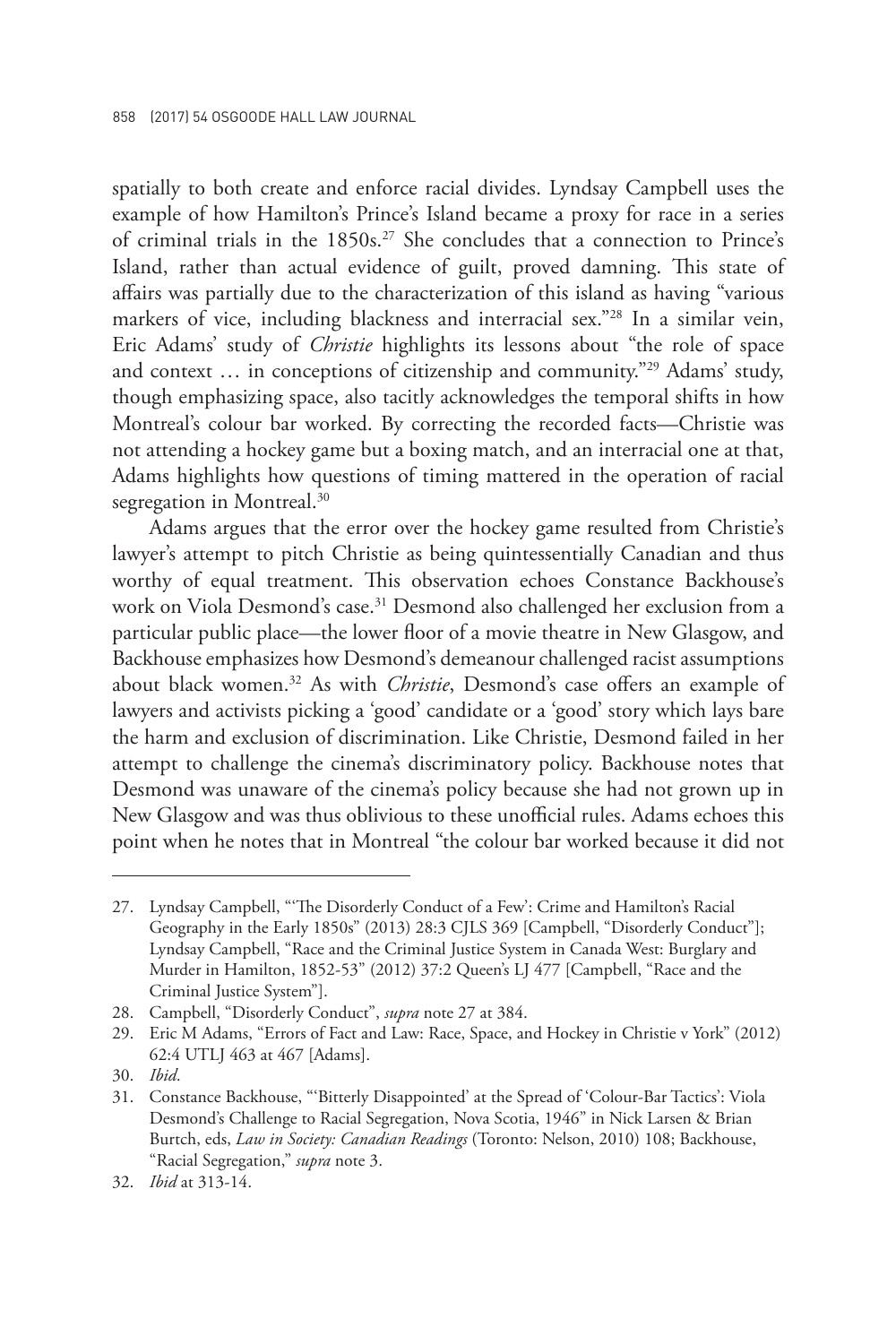have to," by which he means that everyone simply knew where the white-only bars were and where the black districts were.<sup>33</sup>

Historically, many Canadian cities had black districts and well-known policies of segregation in public spaces and facilities, even if these practices were not enshrined in law. When black patrons challenged their exclusion from certain buildings or sections of buildings, as Desmond and Christie did, the courts fell back on the idea of freedom of commerce.<sup>34</sup> Freedom of commerce and contract had the ability to maintain racial discrimination while denying its existence. Theatre owners, tavern keepers, salesmen, and employers could just as easily refuse a white person service or employment as they could a black person, so the argument went. Such an argument was never, as far as I am aware, supported by any evidence of a white person being denied a service or a job on the grounds of race.

Consequently, black Canadians were "caught between formal legal equality and deeply entrenched social and economic inequality."35 In addition they were seen as being both "dangerous Others" and "pitiable colonized subjects in need of salvation."36 As discussed below, these twin paradoxes were evident in *King* even though the white participants in the case seemed blind to them. Perhaps nowhere were these twin paradoxes more exemplified than in the arena of racial mixing, particularly in relation to sexual encounters between white women and black men but also in the context of whether white and black should mix in public spaces such as theatres and taverns. As *Christie* and *Desmond* make clear, these questions remained potent as late as the 1940s.

Although the courts refused to offer any legal protection when presented with allegations of racial discrimination, there is some evidence that people knew racial discrimination was wrong. In Alberta, for example, the Alberta Liquor Control Board (ALCB) had a policy against licensing hotels run by Chinese Canadians. That policy was not published in the Alberta Gazette, it did not form part of the official regulations of the Board, it was only ever referenced in correspondence, and it did not seem to be public knowledge.<sup>37</sup> The ALCB's anti-Chinese policy was based on racial stereotypes common at the time, namely that Chinese Canadians were somehow more immoral than white people, but

<sup>33.</sup> Adams, *supra* note 29 at 494.

<sup>34.</sup> Walker, "Law's Confirmation," *supra* note 9 at 251-52, 290-304. See also Backhouse, *Colour-Coded*, *supra* note 13 at 226-71.

<sup>35.</sup> Walker, *Race on Trial*, *supra* note 14 at 3.

<sup>36.</sup> *Ibid* at 20.

<sup>37.</sup> Letter from Dinning to George F Peek, Secretary of Spirit River (5 June 1924), Edmonton, Provincial Archives of Alberta (RG 74.412, file 2387).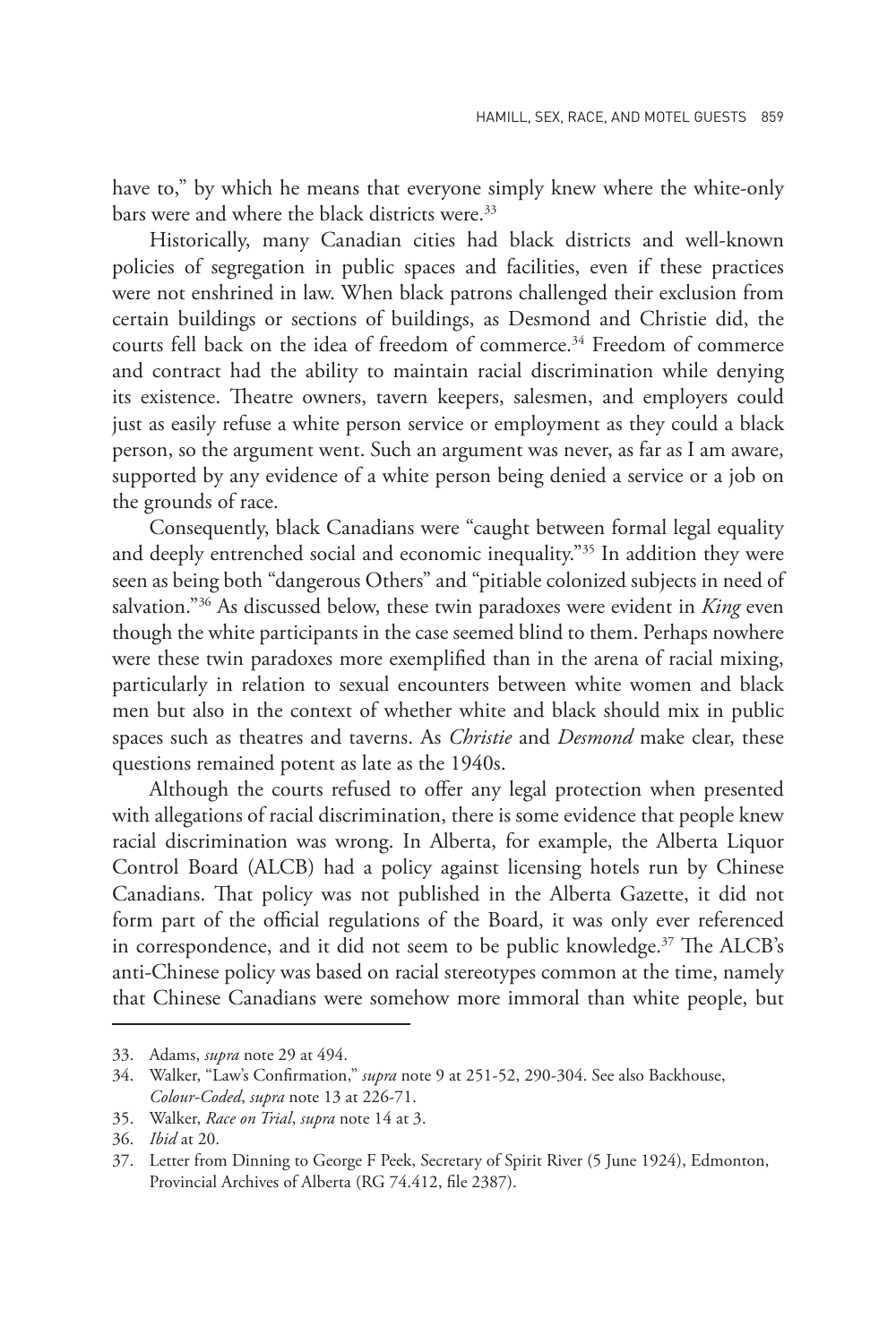also that they would be unable to control drunk white men.<sup>38</sup> Early in the board's tenure, the lawyer for one Chinese-Canadian hotelier specifically asked the ALCB if they had such a policy and they denied it.<sup>39</sup> The lawyer in question had a long history of representing Chinese Canadians and had been a regular opponent of the liquor administration. If anyone would have challenged the anti-Chinese policy it would have been him.<sup>40</sup> The board may have denied the existence of the policy, but it remained in place.

By way of contrast, the Alberta government defended the right of some Chinese Canadians to vote in the early part of the twentieth century. The question arose in 1923 as the province prepared for a vote over the future of prohibition. The right to vote was limited to British subjects and at least one person wrote to the government to ask whether a Chinese person born in Hong Kong who had never been naturalized would be allowed to vote. Acting Deputy Attorney General R.A. Smith replied that such a man was a British subject and "[l]ike any other British subject he is, in the absence of special statutory disqualification, entitled to the franchise."<sup>41</sup> Here, then, was an example of the law's colour blindness in the face of the population's racism.<sup>42</sup>

<sup>38.</sup> APP Report, Spirit River Detachment (25 April 1927); ALCB Preventive Officer Stewart-Irvine to ALCB Commissioner (26 April 1927), Edmonton, Provincial Archives of Alberta (RG 74.12, file 2387). The idea that people of Chinese-descent were immoral was a common one across the English-speaking world in the early twentieth century. See generally Charles J McClain, *In Search of Equality: The Chinese Struggle Against Discrimination in Nineteenth-Century America* (Berkeley: University of California Press, 1994); Erika Lee, "Enforcing the Borders: Chinese Exclusion Along the US Borders With Canada and Mexico, 1882-1924" (2002) 89:1 J Amer Hist 54; John Hayakawa Torok, "Reconstruction and Racial Nativism: Chinese Immigrants and the Debates on the Thirteenth, Fourteenth, and Fifteenth Amendments and Civil Rights Laws" (1996) 3 Asian LJ 55. See also Kif Augustine-Adams, "Making Mexico: Legal Nationality, Chinese Race and the 1930 Population Census" (2009) 27:1 L & Hist Rev 113.

<sup>39.</sup> Letter from FG Forster, Supervisor of Licenses to J McKinley Cameron (30 April 1924); McKinley Cameron to ALCB (11 July 1924); McKinley Cameron to Lai Noon (17 July 1924), Calgary, Glenbow Alberta Institute Archives (RG M-6840, file 390).

<sup>40.</sup> For more on the lawyer in question see James H Gray, *Talk to my Lawyer! Great Stories of Southern Alberta's Bar and Bench* (Edmonton: Hurtig Publishers, 1987) ch 4.

<sup>41.</sup> Mrs P Ford to Smith (2 November 1923); Smith to Mrs P Ford (3 November 1923), Edmonton, Provincial Archives of Alberta (RG 75.126, file 3728). See also, Smith to Nielson (3 November 1923), Edmonton, Provincial Archives of Alberta (RG 75.126, file 3728). At the time of the unnamed man's birth Hong Kong was a British possession hence his entitlement to British subject status.

<sup>42.</sup> In other parts of Canada, Chinese and Japanese Canadians were denied the franchise on the grounds of race. See *e.g. Cunningham v Homma*, [1902] UKPC 60, [1903] 9 AC 151 (PC). Status Indians were also denied the franchise.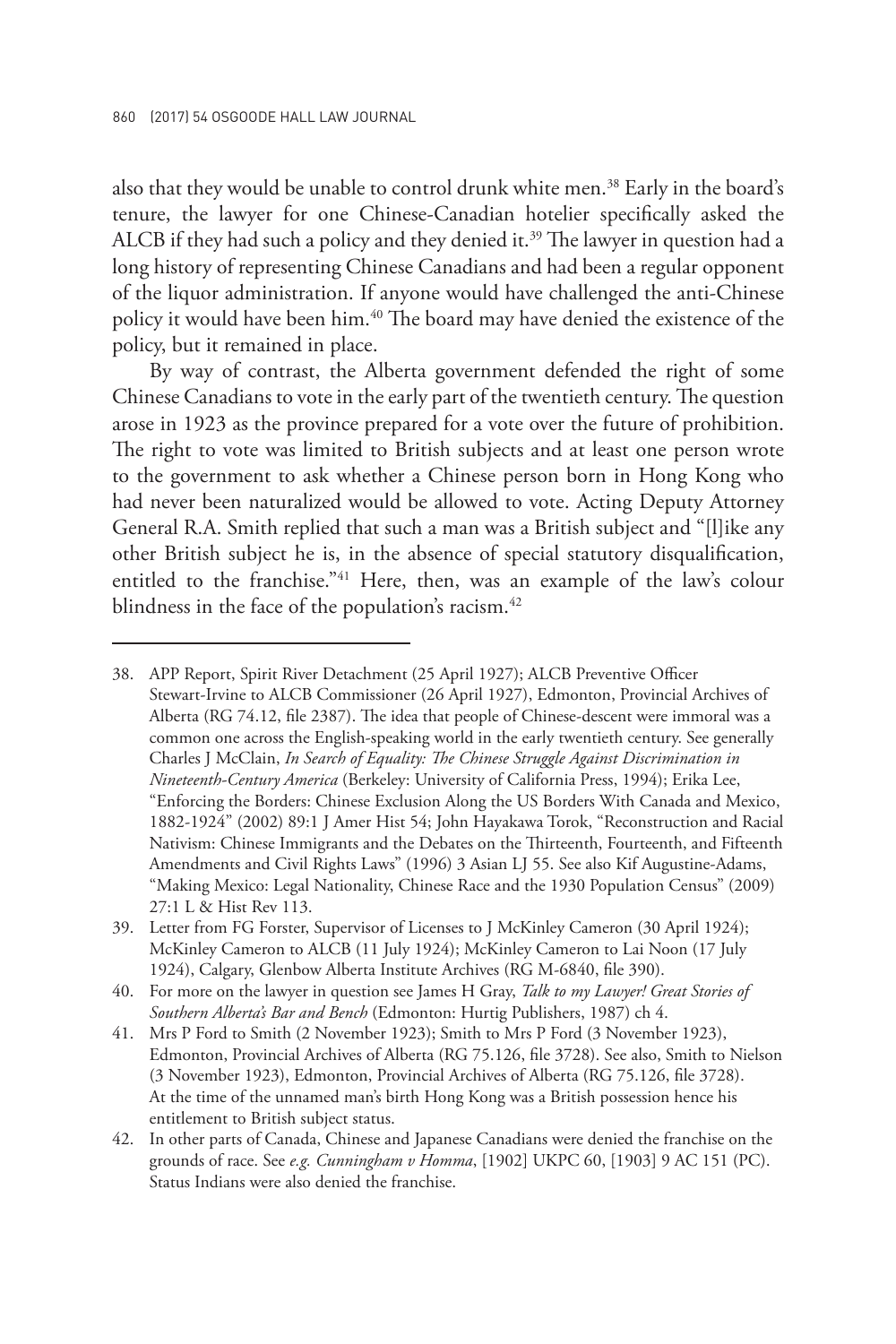All of which is hardly anything new. Other scholars have pointed out the ways in which the Canadian desire to have a colour-blind law and to do justice to ethnic minorities could sometimes work in the minorities' favour.<sup>43</sup> Whether the law would or would not be magnanimous and work to defend or benefit racialized minorities was unpredictable and appeared to have only a limited connection to the opinions of the broader population. Racism was not always enshrined in statute—though there are ample Canadian examples of legally mandated racism—but nor did the law actively seek to prevent racism. There was certainly unease when racism was challenged, particularly in the first half of the twentieth century, but the law was not going to force people to behave better. Nor did the law seek to challenge the racist fears that motivated discrimination, particularly in the context of interracial sex.

In terms of sexual contact between black and white people, the primary concern was contact between white women and non-white men. In fact, in some parts of Canada a couple would only be considered mixed-race if the woman was white.<sup>44</sup> Black men were constructed as hyper-sexualized and almost unable to control their desires. The law and legal actors sought to protect white women from this imagined threat.<sup>45</sup> Cases of black men raping white women were rare but remained the leading example of the threat white society thought black men posed to white women.

Of course, not all white women were equally worthy of protection, and intersections of class and sexism could render some white women undeserving. Walker's study did not include any example of sex workers alleging rape, but he did discuss a case from the 1920s in which Frank Turner was alleged to have assaulted a fifteen-year-old white girl, Willa Arnold. Walker notes that because Arnold had got into Turner's car voluntarily, her claim to "respectable white womanhood" was potentially "in jeopardy" and thus she had to argue that she only got into the car because she was intimidated by Turner.<sup>46</sup> Black men may have been seen as a threat, but white women were expected to put up some sort of a defence of their own virtue and to behave appropriately.

For much of the late nineteenth and early twentieth centuries, sex workers were excluded from the class of women that could claim the law's protection.

<sup>43.</sup> For more on this argument, see Walker, *Race on Trial, supra* note 14. But see, Campbell, "Disorderly Conduct," *supra* note 27.

<sup>44.</sup> Robert A Campbell, *Sit Down and Drink Your Beer: Regulating Vancouver's Beer Parlours, 1925-1954* (Toronto: University of Toronto Press, 2001) at 13.

<sup>45.</sup> This is made clear in Barrington Walker's case study from Ontario. See Walker, *Race on Trial, supra* note 14 at 116-183.

<sup>46.</sup> *Ibid* at 157-58.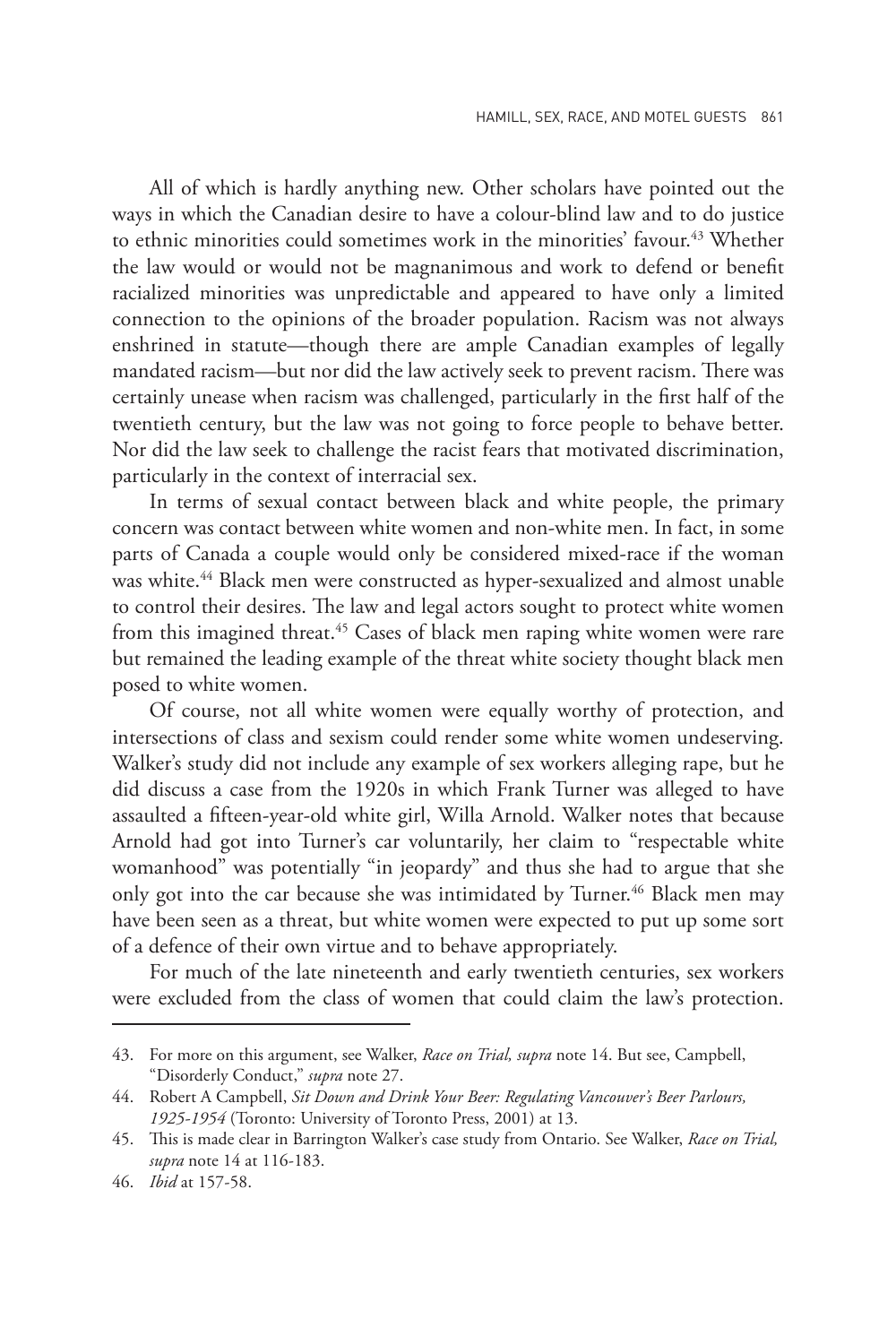Even where the law seemed designed to punish prostitutes and their clients equally, in practice prostitutes were charged at rates far higher than those of their clients.47 Moreover, prostitution was a status crime and, once convicted, a woman was always viewed as suspect, even if she never worked in the sex trade again.<sup>48</sup> Fear of prostitution constituted a moral panic, as sex workers were portrayed as vectors of disease and threats to family life. Such an understanding saw prostitutes as preying on men, who would not be led astray if not for the presence of such women.

While sex workers could be found in streets and brothels, there has long been a symbiotic relationship between prostitution and hotels despite various initiatives to sever this relationship.<sup>49</sup> The American historian A.K. Sandoval-Strausz describes hotels as posing a particular sexual threat due to the ease with which courting couples could find a private room.<sup>50</sup> Such observations were equally applicable to Canada and to motels as well as hotels.

There is relatively little evidence of racial mixing in Alberta's hotels.<sup>51</sup> There are scattered references to non-white women, usually non-status Indigenous women, using Alberta's hotels. Law enforcement officials, either the police or the ALCB's hotel inspectors, tended to assume these women were prostitutes and, even where this turned out to be untrue, frowned upon their presence in licensed hotels.<sup>52</sup> The board did not want any woman convicted of prostitution or related

<sup>47.</sup> Constance Backhouse, *Petticoats and Prejudice: Women and Law in Nineteenth-Century Canada* (Toronto: Osgoode Society for Canadian Legal History and Women's Press, 1991) at 237.

<sup>48.</sup> Mariana Valverde, *The Age of Light, Soap and Water: Moral Reform in English Canada, 1885-1925* (Toronto: University of Toronto Press, 2008) at 78.

<sup>49.</sup> In Alberta, these efforts included circulating the names of known sex workers around urban hotels, such lists can be found in the ALCB's hotel files. These initiatives often involved the cooperation of the police, the ALCB, and the hotel and motel owners.

<sup>50.</sup> AK Sandoval-Strausz, *Hotel: An American History* (New Haven: Yale University Press, 2007) at 205, 211.

<sup>51.</sup> For a discussion from British Columbia see Renisa Mawani, "In Between and Out of Place: Racial Hybridity, Liquor, and the Law in Late 19th and Early 20th Century British Columbia" (2000) 15:2 CJLS 9. See also, Nancy M Forestell, "Bachelors, Boarding-Houses, and Blind Pigs: Gender Construction in a Multi-Ethnic Mining Camp, 1909-1920" in Franca Iacovetta, Paula Draper & Robert Ventresca, eds, *A Nation of Immigrants: Women, Workers, and Communities in Canadian History, 1840s-1960s* (Toronto: University of Toronto Press, 1998) 251.

<sup>52.</sup> See *e.g.* Letter to Dinning (20 October 1924), Edmonton, Provincial Archives of Alberta (RG 74.412, file 1114). Even where the board's inspectors did not explicitly call them prostitutes they tended to refer to them as being "of the lower type." See *e.g.* ALCB Inspector Kehoe to Supervisor of Licensees Forster, (19 April 1926), Edmonton, Provincial Archives of Alberta (RG 74.412, file 1131).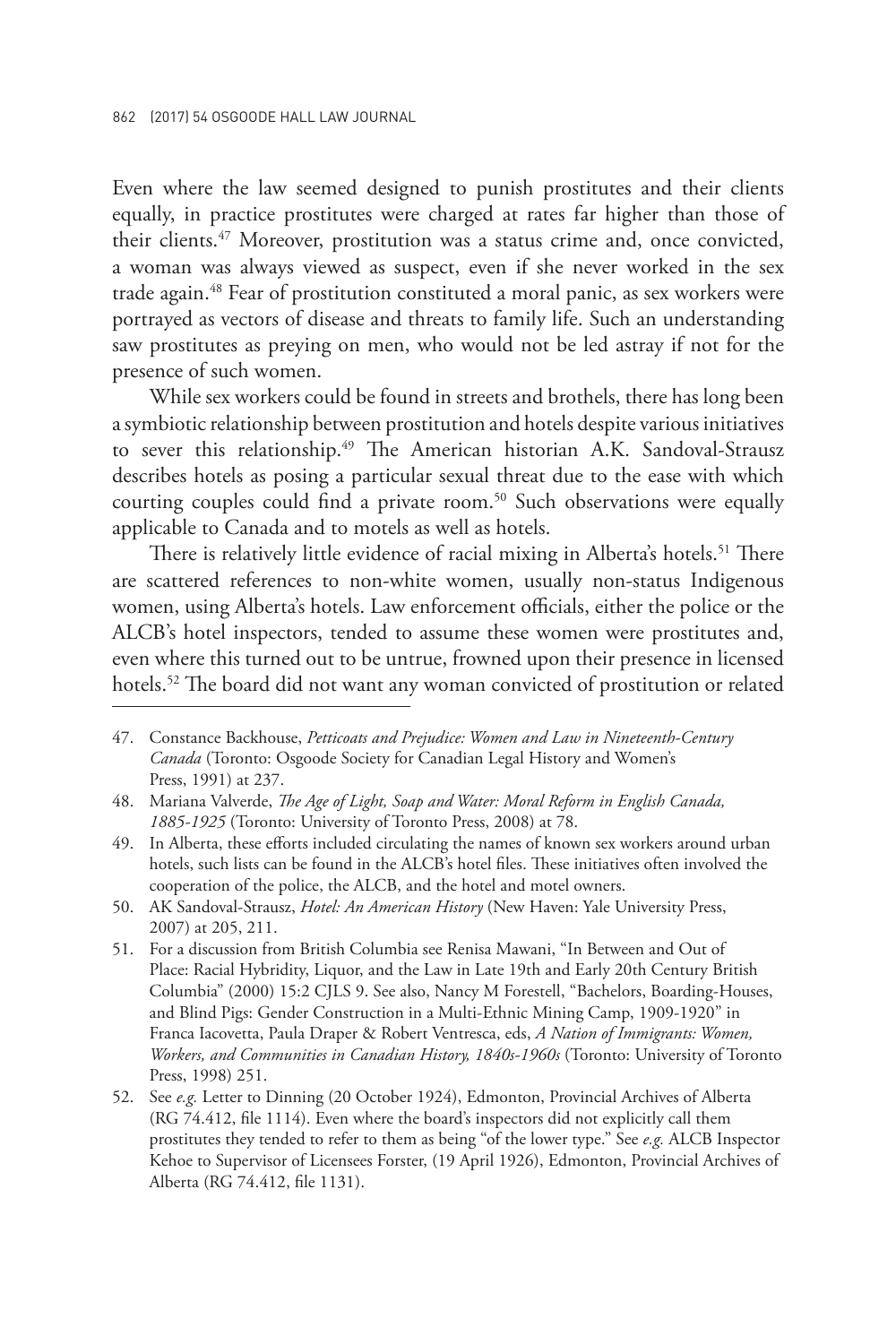crimes anywhere near a licensed hotel, but some women were more likely to be suspected of prostitution even where there was no formal conviction. As with Campbell's observation about Prince's Island in Hamilton, given the kind of spaces licensed hotels and motels were, women who frequented them tended to be considered suspect until proven otherwise—doubly so if they were non-white.

There was a brief flurry of press and popular attention given to the issuance of a licence to Edmonton's Shiloh Club, which had a membership of sixty-two black people. The *Calgary Albertan* reported that 20 per cent of the club's membership had a criminal record and that the club was near a high school.<sup>53</sup> This club does not appear ever to have been licensed by the ALCB; instead, its licence seemed to come from Edmonton's Chief of Police. The *Edmonton Journal*  reported that some beer rooms had made it clear that they did not want black men to drink there, leading at least one city council member to speak out against racially segregated drinking.<sup>54</sup> Such comments were apparently to no avail and, based on the oral history interviews of members of the AAACP, licensed premises continued to refuse access to black people well into the 1960s. These interviews suggest that such discriminatory practices were a recurring and unpredictable problem, rather than a consistent policy.<sup>55</sup> Much as was the case in all facets of life, black Albertans were formally equal but subject to the whims of gatekeepers, and the law often did not concern itself with these whims. It was against this backdrop that King brought his case against John Barclay.

### III. THE DECISION AT TRIAL

Historically, inns had a duty to serve all comers so long as they had room. By the time *King* came to court, this old common law duty had been largely codified. The most significant codification in Alberta was in the *Liquor Control Act* and the regulations of the ALCB. Unlicensed hotels like Barclay's Motel were caught by the *Hotelkeepers Act,* which did little other than guarantee that hoteliers could seize and sell the personal property of guests who had failed to pay their bills.<sup>56</sup> In 1958, the *Hotelkeepers Act* was amended and renamed the *Innkeepers Act*. This Act defined an innkeeper as the "keeper of a hotel, motel, auto court, cabin or other

<sup>53.</sup> "Caused by Issuing License to Local Colored Club," *Calgary Albertan* (16 June 1925).

<sup>54.</sup> "Chief of Police Shute to be reinstated in Office; Mayor Agrees," *Edmonton Journal* (2 July 1925); "Council Reaffirms Stand in Reply to Letter from Commissioner RJ Dinning," *Edmonton Journal* (24 July 1924).

<sup>55.</sup> See Hooks, *supra* note 25; Williams, *supra* note 3.

<sup>56.</sup> *Hotelkeepers Act,* RSA 1922, c 106.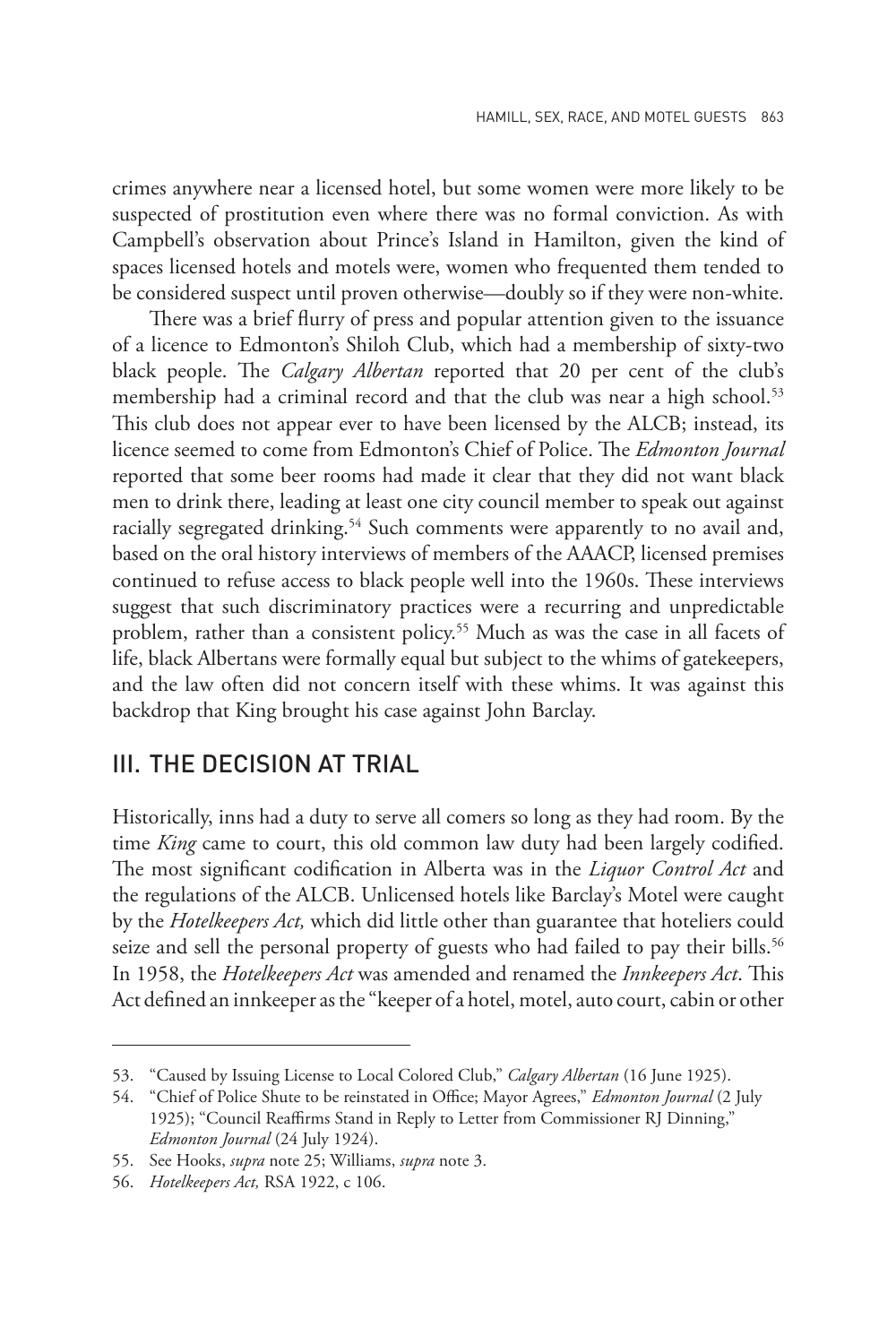place or house who holds out that to the extent of his available accommodation he will provide lodging *and food* to any person who presents himself as a guest."57 The necessity of providing both food and lodging proved fatal to King's case, because Barclay's had "no food of any kind … available for patrons."58

In theory, this fact alone should have been enough to dispose of the case. However, Judge Farthing of the Alberta District Court made several additional observations about the case. He stated that he was "not fully convinced" that King would have been refused accommodation had he really been a traveller.<sup>59</sup> Yet, he did not think it advisable to extend the definition of an inn to cover motels such as Barclay's, calling such a move "unwise and even dangerous."60 He also cited *Christie* and noted that this case upheld complete freedom of commerce. The differences in *Christie* were that the York Tavern was simply a bar, not an inn, and at no stage did its owners deny that they refused to serve Fred Christie on the grounds of his race. As if to negate his reliance on *Christie*, Judge Farthing praised King in bringing the action, saying that he was "actuated by the best of motives and has done what he sincerely conceived to be his duty.<sup>"61</sup> All of which suggests a certain unease with the racism alleged in the case.

The trial decision skirts the question of Lathrop and Harrington's presence in unit three. Judge Farthing noted their presence and little more—he did not even name them.62 He also hemmed and hawed over whose version of events he found more persuasive. He assumed King's evidence to be "correct in fact," which meant he did not need to "decide credibility as between himself and defendant."63 Yet, given that he thought his decision would be appealed, he felt the need to explain that Barclay had given his evidence with "less confidence than plaintiff, but this should not necessarily weigh conclusively against any witness."64 Furthermore, he said that either party "may at times be honestly mistaken by misunderstanding or imperfect memory."65 He seemed to want to side with King, but he also seemed to want to avoid calling Barclay a liar or a racist. Yet Judge Farthing was equally keen to avoid dealing with the questions raised by the presence of the two women in unit three. Happily, for Judge Farthing at least, the law was clear: King was

- 61. *Ibid* at para 32.
- 62. *Ibid* at paras 8-9.
- 63. *Ibid* at para 16.
- 64. *Ibid*.
- 65. *Ibid*.

<sup>57.</sup> *An Act to amend the Hotelkeepers Act*, SA 1958, c 28, s 3 [emphasis added].

<sup>58.</sup> *King, supra* note 1 at para 10.

<sup>59.</sup> *Ibid* at para 16.

<sup>60.</sup> *Ibid* at para 17.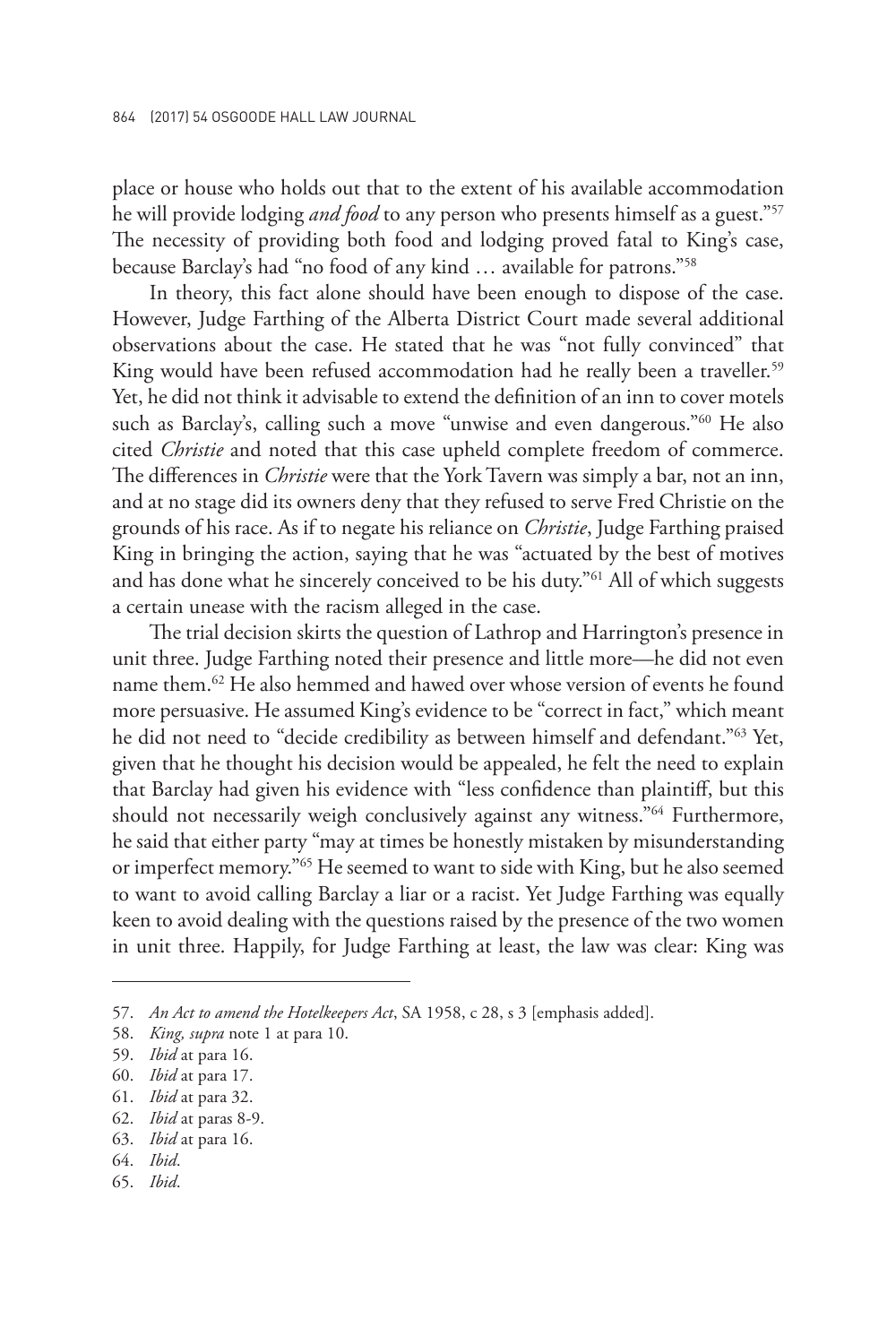not a traveller and Barclay's Motel was not an inn. Such technicalities allowed Judge Farthing to sidestep attempts by both lawyers to raise doubts about the respectability of each other's clients and their behaviour.

Walker's brief discussion of *King* notes that both at trial and on appeal, the bench criticized King for taking his story to the press.<sup>66</sup> These comments are based on an interview conducted with King and are not reflected in either of the decisions. According to Walker, the appellate justices resented attempts to use the courts to effect social change, while Judge Farthing was annoyed at the way "the case had been publicized by King's lawyer."<sup>67</sup> As such, Judge Farthing's objection to the media attention seems to echo his written attempts to maintain respectability; it is as though he viewed the publicity as unsporting.

#### IV. THE BIGGER PICTURE: THE ORIGINAL CASE FILE

Two days after Barclay refused King a room, an article about the incident appeared in the *Calgary Herald*. 68 Already, Barclay and his wife were denying King's take on events, calling them "pure lies." The *Herald* also spoke to representatives of the American Motor Association (AMA), the Calgary Motor Association, and the Better Business Bureau, in part because King planned to write letters of protest to these organizations. The responses of these organizations set the tone for the case that followed. The representatives of the two motor associations agreed that the more likely explanation for Barclay's refusal was that the two men were local, with the AMA noting that motels "turn down white people for the same reason," while the Calgary Motor Association commented that "[m]ost of the time local people only want the place for undesirable purposes."69 Such comments invoke the nature of motels as the problem and suggest that the real problem was King's place of residence rather than his skin colour. The Better Business Bureau representative said it was not justified to refuse to deal with people on the basis of race, but that there were two sides to every story.70 In short, the consensus was that racism was wrong, but there was probably no racism in this case. Such lofty denials of the alleged racism, and of racism more generally, are not borne out by the original case file. In this section, I use the information in the case file

<sup>66.</sup> Walker, "Law's Confirmation," *supra* note 9 at 299-300.

<sup>67.</sup> *Ibid* at 300.

<sup>68.</sup> "Motel Claims No Color Bar," *Calgary Herald* (15 May 1959) in Case File, *supra* note 2.

<sup>69.</sup> *Ibid.*

<sup>70.</sup> *Ibid.*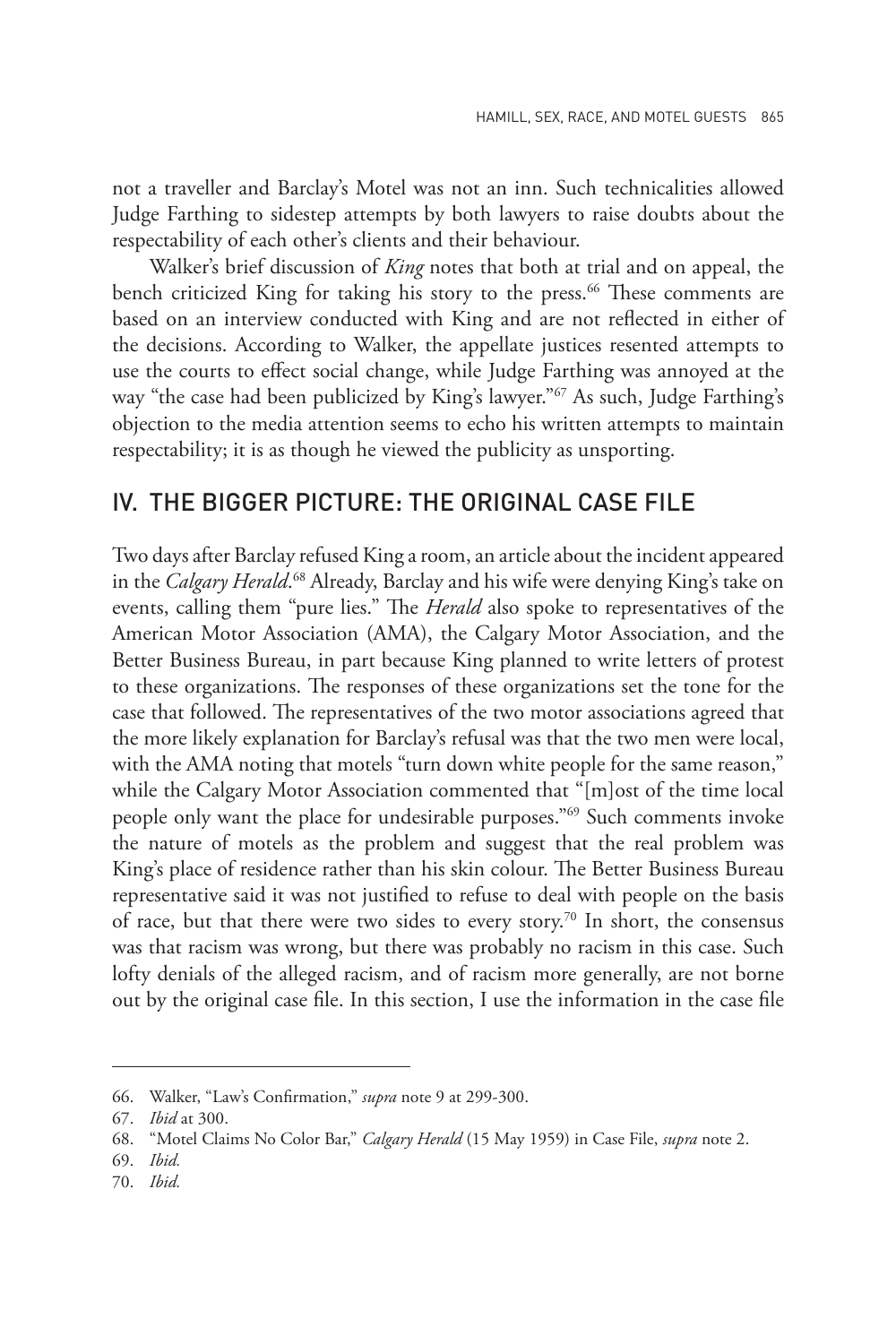to unpack the racism in *King* and shed new light on the idiosyncrasies of the trial decision.71

The trial decision hints at the tactics of Barclay's defence. According to its version of Barclay's account of the evening in question, King was pushy and rude, while King's account describes the motel owner and his wife, who often acted as receptionist, as the ones who were rude. A similar characterization of the parties was seen in the judgments in *Christie*. Justice Davis' dissent portrays Christie as polite and accommodating while the majority's reasons describe him as demanding.72 It should go without saying that the boundaries of acceptable behaviour differ when it comes to racialized people. What white people would have interpreted as assertiveness on the part of a white man could have been read as belligerence when done by a black man. If it was unacceptable to refuse King on the grounds of his race—and it is clear that it was generally considered unacceptable at the time—it would have been acceptable to refuse him if Barclay felt threatened by him, or if he was not in a fit state to be received. Not surprisingly, Barclay's defence set out to prove that King deserved to be refused.

Throughout his examination for discovery, Barclay comes across as being the more difficult party. Doubtless he was frustrated and embarrassed at having to appear in court and at not having his account of events accepted. He was, however, recalcitrant to the point of ridiculousness, claiming that he did not know whether he was the defendant or not, and denying "each and every allegation contained in the Plaintiff's Statement of Claim," including whether or not King even came to the motel.73

Nonetheless, Barclay admitted to having vacant accommodation when he refused King a room.74 The problem for Barclay was that the two most convincing, non-racist explanations for his refusal were unavailable to him. The first good reason for refusal would have been King's Calgary licence plate. However, as the questions went on, it became clear that Barclay's Motel did not always deny accommodation to locals and that Barclay did not always ask locals *why* they wanted a room.<sup>75</sup> In other words, whether or not a person with a Calgary licence plate received a room was entirely discretionary, instead of being subject to a

<sup>71.</sup> The case file did not contain a transcript of the trial itself. I found no evidence as to whether Jim Pelley was called to testify.

<sup>72.</sup> Adams, *supra* note 29 at 470; *Christie*, *supra* note 9 at paras 141, 146.

<sup>73.</sup> Examination for Discovery of John Barclay (20 July 1959) [Barclay Discovery] in Case File, *supra* note 2 at 2.

<sup>74.</sup> *Ibid* at 4.

<sup>75.</sup> *Ibid* at 26.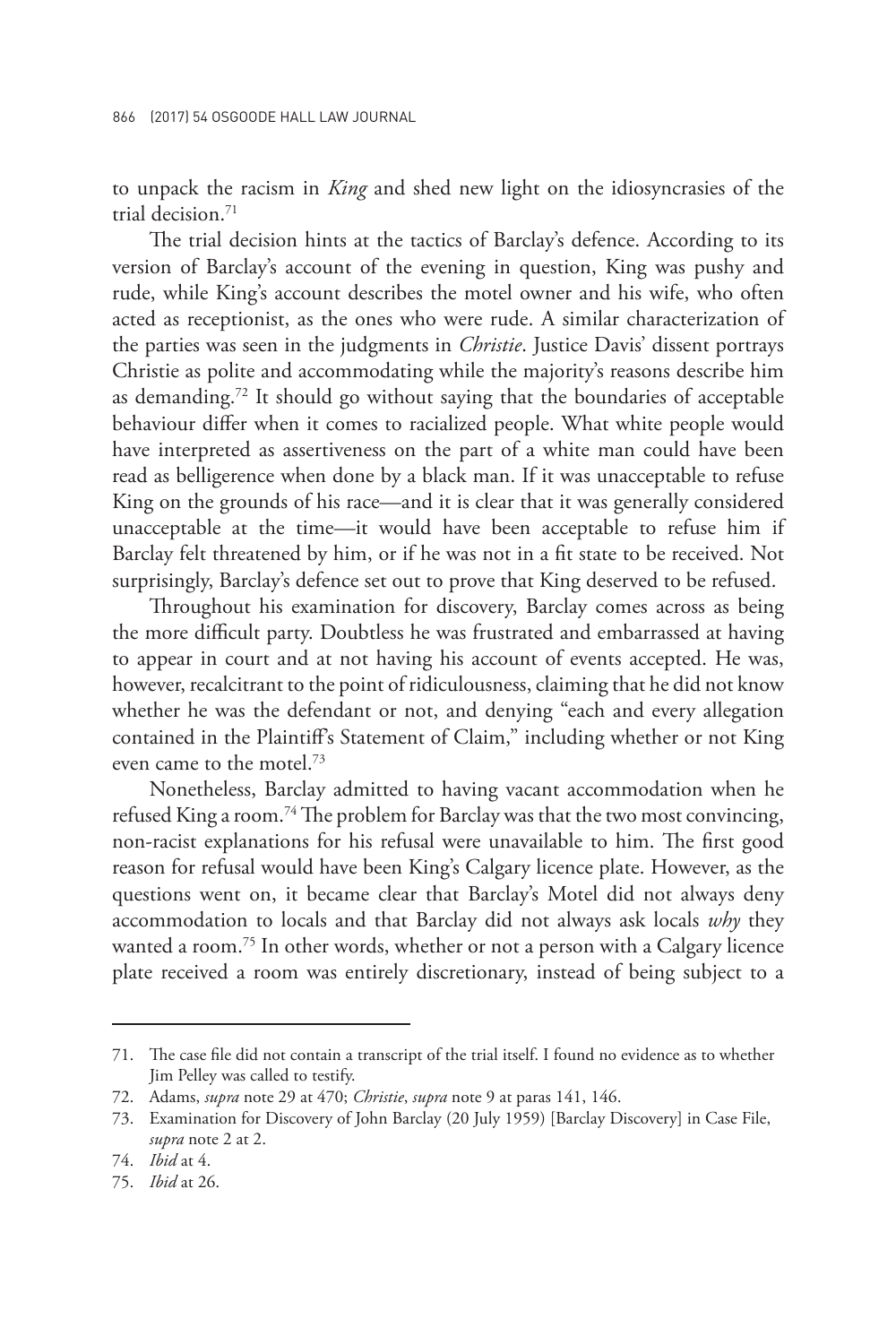clearly defined procedure. As such, the issue of why Barclay refused King a room looped back to the allegation of racism.

Barclay's second potentially convincing reason for refusing King a room threatened to make Barclay look just as bad as did the allegation of racism. The second possible excuse would have centred on unit three of the motel and the unfortunate presence of the two women. According to Barclay, the presence of these women in unit three was an accident. Prostitution and Alberta's hotels and motels may have had a close association, but it was always strictly unofficial, and Barclay could not admit to knowing or suspecting that these women were prostitutes, prior to Detective Gray's visit.

Barclay's story with respect to these women was not as compelling as he tried to make it seem. He noted that it was the motel's policy never to accept reservations from people without their own car. On the day that the two women arrived, however, Barclay's daughter-in-law checked them in. She apparently forgot to ask if they had their own car, and allowed them to stay even though they arrived in a taxi.<sup>76</sup> The behaviour of the two women had also raised the suspicions of one of the maids who had reported "coloured people hanging around these [women]."77 These "coloured people" were not registered guests and the motel did not seem to have any other record of them.78 In short, the two women had caused some concern and behaved in a manner that only the most naïve of motel owners could have misinterpreted.

The exact date of Detective Gray's visit, when he urged the eviction of the two women, was unclear. Barclay claimed that the police visited motels every day, which may explain the lack of clarity over the exact date.<sup>79</sup> Gray's own notes did not shed any light on the matter, but Barclay thought it was the same day as King's call.<sup>80</sup> If so, Barclay allowed these two women to stay another night and did not ask them to leave immediately. The motel's own records show that the "two Air Force wives," as these women styled themselves, stayed at the motel from 30 April to 14 May.<sup>81</sup> Yet, according to Barclay, King's misfortune was to ask about unit three, because "[a]nything that day connecting or having anything to

<sup>76.</sup> *Ibid* at 21.

<sup>77.</sup> *Ibid* at 22.

<sup>78.</sup> *Ibid*.

<sup>79.</sup> *Ibid*.

<sup>80.</sup> *Ibid* at 23. For the discrepancy in Gray's notes see *King, supra* note 1 at para 9.

<sup>81.</sup> For the registration cards, see Case File, *supra* note 2.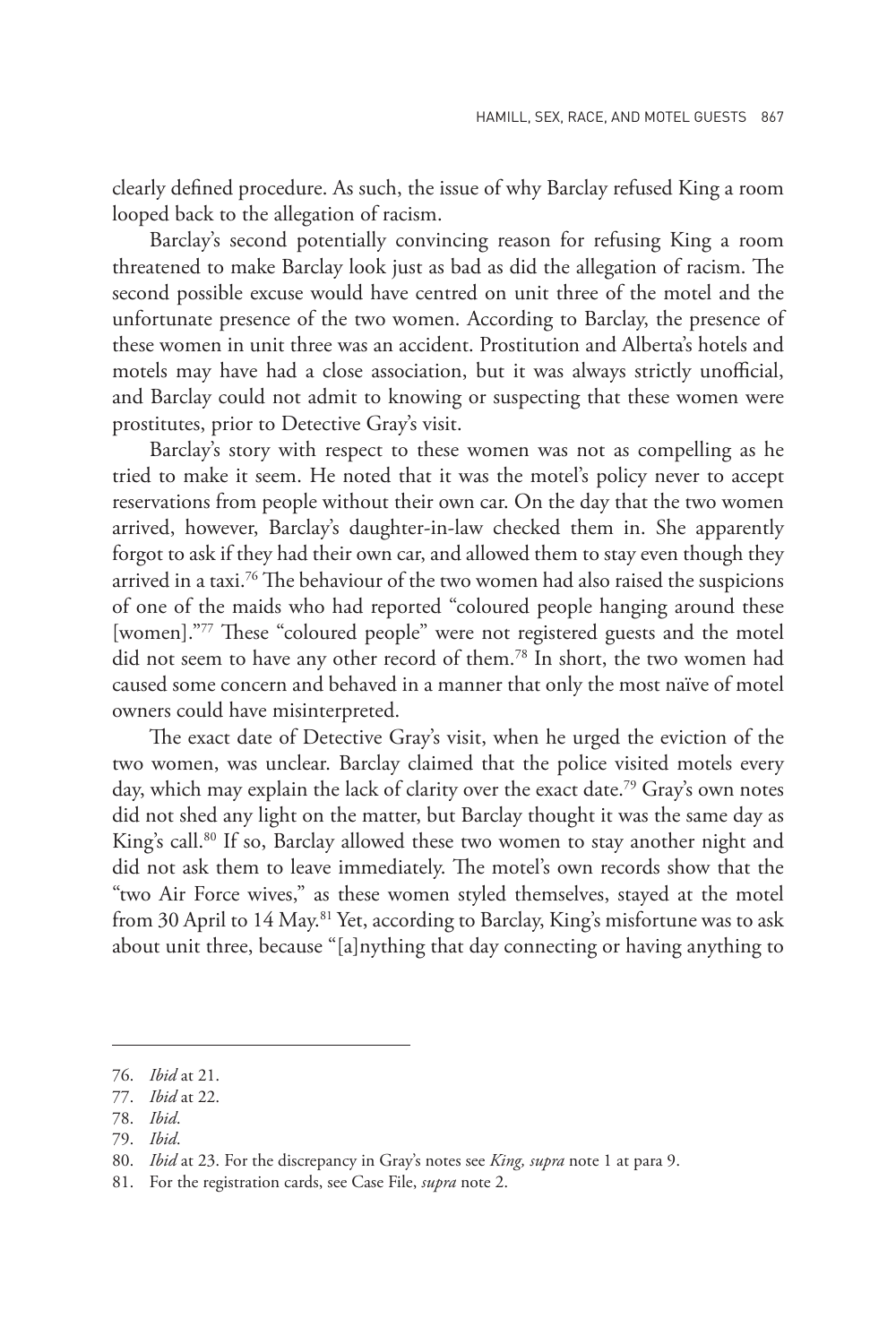do with Unit Three was distasteful to us."82 He even claimed that had King asked about a different room, he would have been given one.<sup>83</sup>

The argument that Barclay was trying to make was that King wanted to visit these two women rather than his friend, or at least that Barclay *thought* King was trying to visit these women. If that was the case, then Barclay would have been entirely justified in his refusal. For this argument to work in Barclay's favour, he had to have only just found out the truth about the women in unit three; he could not admit to having known that they were women of ill repute before Detective Gray told him. It is possible that Barclay's story about the women in unit three was true and that he did not know they were "phonies" (to borrow the term hand-written on their registration card), but it is highly unlikely given Barclay's own account of their behaviour.<sup>84</sup> King's lawyer did not pursue the inconsistencies in Barclay's story, which was probably to Barclay's relief. After all, for a motel owner to admit to tolerating prostitution would have been just as bad as, and certainly more questionably legal than, admitting to racism.

Yet Barclay insisted that he was not racist and that other black people had stayed at his motel. The incident with King appeared to prompt a change in the motel's practices, which led Barclay to note the race of guests on their registration cards or at least to write "coloured" on the registration cards of black guests.<sup>85</sup> Two such cards are enclosed in the original case file and the word "coloured" is clearly written in a different shade of blue than the other information on the card, suggesting it was added at a later date. Only one of the cards clearly indicates the year—1957—two years prior to King's visit.<sup>86</sup> Finally, the cards also note that the guests in question were all from the USA, specifically California and Montana. The fact that Barclay thought adding "coloured" would be sufficient evidence of his racial tolerance speaks volumes about race relations in mid-century Alberta. It does not appear that Barclay or his lawyer ever attempted to track down the

<sup>82.</sup> Barclay Discovery, *supra* note 73 at 24

<sup>83.</sup> *Ibid* at 29.

<sup>84.</sup> Case File, *supra* note 2.

<sup>85.</sup> *Ibid* at 34.

<sup>86.</sup> That being said, based on the format of the California licence plate it cannot have been earlier than 1956 as it was in that year that California adopted the 'ABC 123' format noted on the registration card. Channing Sargent, "The Colorful History of California License Plates" *Los Angeles Magazine* (18 June 2014), online: <www.lamag.com/driver/ the-colorful-history-of-california-license-plates>.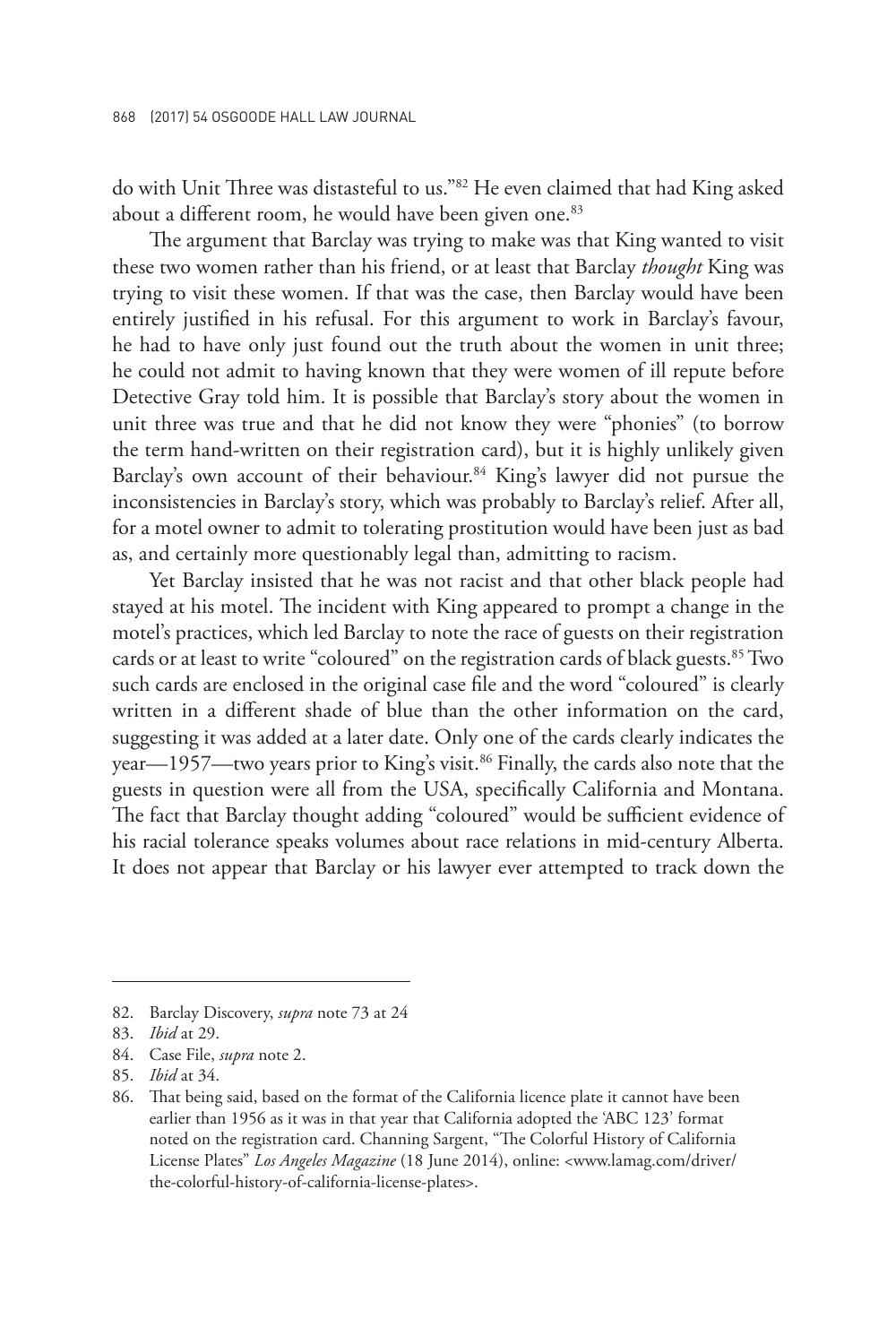former guests, nor is there any record of other motel staff being interviewed to support the racial diversity of the motel's guests.<sup>87</sup>

Barclay then asserted that he and his wife "help the colored people."88 It is not clear what he meant by this statement, other than to demonstrate that he was not racist. Here, Barclay invoked the idea that black people were to be pitied and saved at the same time as he invoked the idea of the "dangerous Other" to describe King (whom he claimed was rude)<sup>89</sup> and those "colored people" who lurked around unit three.<sup>90</sup> In short, even as he denied being racist, Barclay invoked racist tropes.

What complicated this picture both in terms of King's behaviour and the insinuations about his true purpose in visiting the motel was that Barclay knew who King was. Barclay's daughter had gone to school with King's sister, Violet, who was the first black woman to be admitted to the Alberta Bar.<sup>91</sup> When asked if he knew that King was married with children, Barclay replied that he had heard of it. King's lawyer then asked, "And did you think that he was the type of man who had come to visit two white women who you knew them to be of bad character?"92 In reply, Barclay repeated the connection to unit three as if to suggest that the problem was the unit King had asked about. Here we see the linking of particular places and times with problems, rather than an admission that the real issue was one of race.<sup>93</sup> Somewhat ironically, Palmer's question was itself racist, given that it implied only a certain type of black man would visit white women of bad character. Palmer may have been trying to show that Barclay knew King to be a respectable man, but he implicitly suggested that such interracial mixing would be inappropriate.

Barclay's insinuations about the real purpose of King's visit posed just as much of a problem for King as they did for Barclay. King's lawyer clearly tried to refute these implications by showing that Barclay knew King and knew him to be respectable. It is not clear why Palmer felt the need to identify the race of the two women in unit three. Perhaps he was trying to show that Barclay's real

<sup>87.</sup> The trial decision does quote the evidence of Florence Jensen who worked at the motel to support the argument that the motel's policy was to refuse Calgarians rather than to refuse accommodation on other grounds. *King*, *supra* note 1 at para 12. Jensen's evidence is not included in the case file.

<sup>88.</sup> Barclay Discovery, *supra* note 73 at 39-40.

<sup>89.</sup> *Ibid* at 18.

<sup>90.</sup> For the source of this paradox, see Walker, *Race on Trial*, *supra* note 14 at 20.

<sup>91.</sup> *Ibid* at 28. For more on Violet King, see Bailie, *supra* note 16.

<sup>92.</sup> Barclay Discovery, *supra* note 73 at 29.

<sup>93.</sup> Compare Campbell, "Disorderly Conduct," *supra* note 27.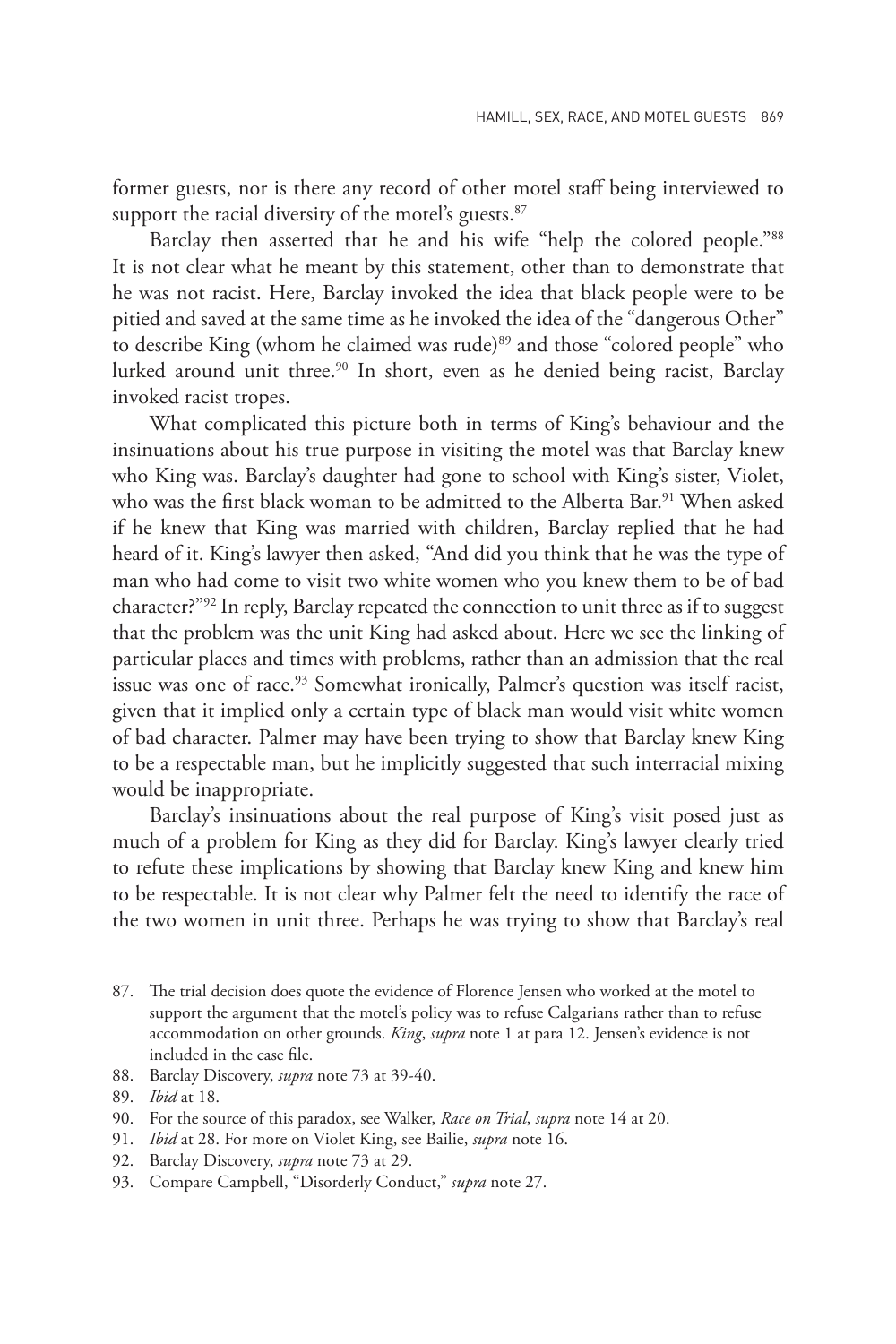objection was to interracial sex, but seeing as the white women in question were likely prostitutes, their race hardly mattered; any sex offered by prostitutes would have been unacceptable and any upstanding motel owner would have sought to prevent prostitution from occurring on the premises.

Not surprisingly, Palmer opted against pressing the issue with respect to the women in unit three and moved back to King's behaviour. Barclay noted that King was "well dressed" but could not tell whether King was drunk or not.<sup>94</sup> Palmer's tactic was obvious, to paint his client as a well-dressed, respectable, sober, and polite man asking for a room. Again, Palmer's tactic may have misfired here as Mojo Williams' account of racism a few years later makes clear. Some years after the events in *King*, Williams investigated an incident in which black men were refused entry to an Alberta nightclub. The nightclub's manager assumed that since the men were well dressed, they must be pimps, as he thought that only black men who were pimps could afford to dress well.<sup>95</sup> Barclay did not make a similar statement in his examination for discovery, but had King been poorly dressed that would not have helped his case either. King's dress could have been used against him no matter what he wore; the real objection was his skin colour.

King's examination for discovery was much shorter and focused on his allegation of racism. King observed that there were "[q]uite a few" discriminatory acts in Calgary but declined to name any.<sup>96</sup> He said that Barclay's racist outburst had caught him by surprise as all he was trying to do was check whether his friend Jim was in the motel.<sup>97</sup> King also said he had called Barclay's only because another friend thought Jim lived there.<sup>98</sup>

Echoing Barclay's answers, R.G. Couch, Barclay's lawyer, sought to show that King deserved to be refused a room. Couch's first tactic was to try to get King to admit to being angry. King may have gone to visit Barclay's on the same night as the phone call, but he found time to eat dinner at home beforehand, suggesting a measured decision to visit.<sup>99</sup> King also claimed that he brought Bailey along as a witness, further suggesting that the visit was thought out rather than being

<sup>94.</sup> Barclay Discovery, *supra* note 73.

<sup>95.</sup> Williams, *supra* note 3 at 17-18.

<sup>96.</sup> King Discovery, *supra* note 2.

<sup>97.</sup> *Ibid* at 6.

<sup>98.</sup> *Ibid.*

<sup>99.</sup> *Ibid* at 7.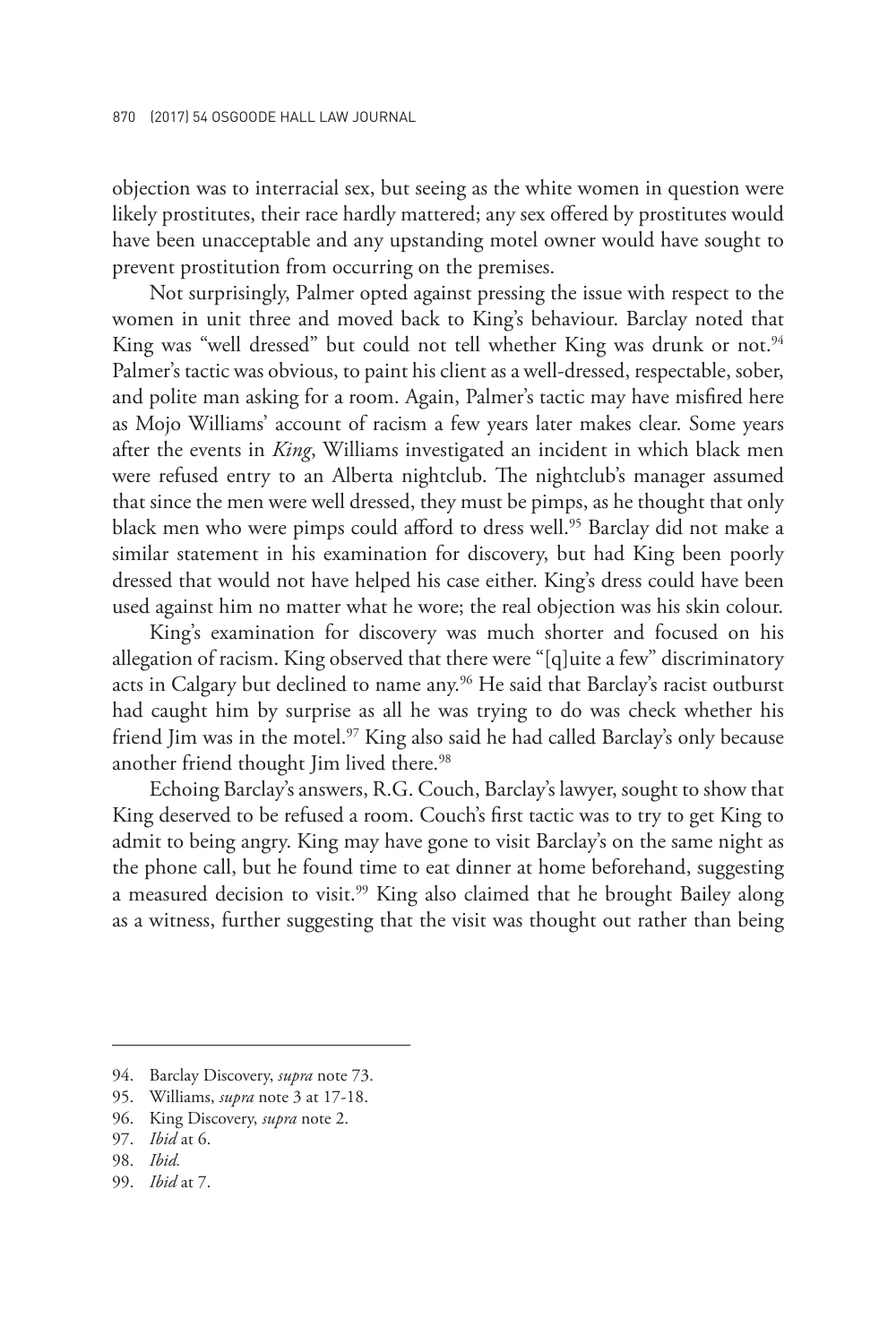prompted by anger or a desire to intimidate.<sup>100</sup> Couch then directly asked King if he had been angry, to which King replied that he had been annoyed but not angry. King said he just wanted to know why Barclay was discriminating against black people. "I found many times in the past," he said, "that people have what they think [are] good reasons for not wanting coloured people in their places, but they can't seem to get through their heads is that what one person does the rest of the people don't."101

With anger unlikely, Couch went on to ask King if he had been drinking, to which he responded "I don't drink at all."102 Couch, however, had one further line of questioning:

> Q: How big is Mr. Barclay? A: How big is he? Q: Yes? A: Well, I wouldn't say that he is a large man, I would say he is a rather small man. Q: In comparison with you? A: Yes, in comparison with me he would be, he is about the same higt [sic], but I imagine he is quite slender.<sup>103</sup>

King appeared slightly thrown by the question, but Couch's intent was clear. He was trying to insinuate that Barclay felt threatened. Couch also asked about Bailey's reaction to Barclay's comment, to which King said "Well, it's like this, I don't think either he or I are surprised at the statements when they come out. I mean I have run into too many of them, that's the reason I don't get surprised."<sup>104</sup> According to King, the only angry person was Barclay.105

Couch's attempt to portray King as being drunk, angry, or otherwise threatening failed, but he did score one crucial victory. King asserted that if he had been given a room at Barclay's he would have spent the night there, but he also admitted that he was not inconvenienced by the refusal.<sup>106</sup> It was this

<sup>100.</sup> *Ibid* at 8-9. It is not clear whether Harvey Bailey was the same Harvey Bailey who had found some success as a boxer but it at the very least it is reasonable to conclude that they were related. For the boxer, see Karen L Wall, *Game Plan: A Social History of Sport in Alberta* (Edmonton: University of Alberta Press, 2012) at 210. See also, the archived website of Alberta's Black Pioneer Heritage, Alberta Source: <http://wayback.archive-it. org/2217/20101208162324/http://www.albertasource.ca/blackpioneers/people/bailey.html>.

<sup>101.</sup> King Discovery, *supra* note 2 at 10.

<sup>102.</sup> *Ibid* at 11.

<sup>103.</sup> *Ibid* at 12.

<sup>104.</sup> *Ibid* at 14.

<sup>105.</sup> *Ibid* at 16.

<sup>106.</sup> *Ibid* at 12.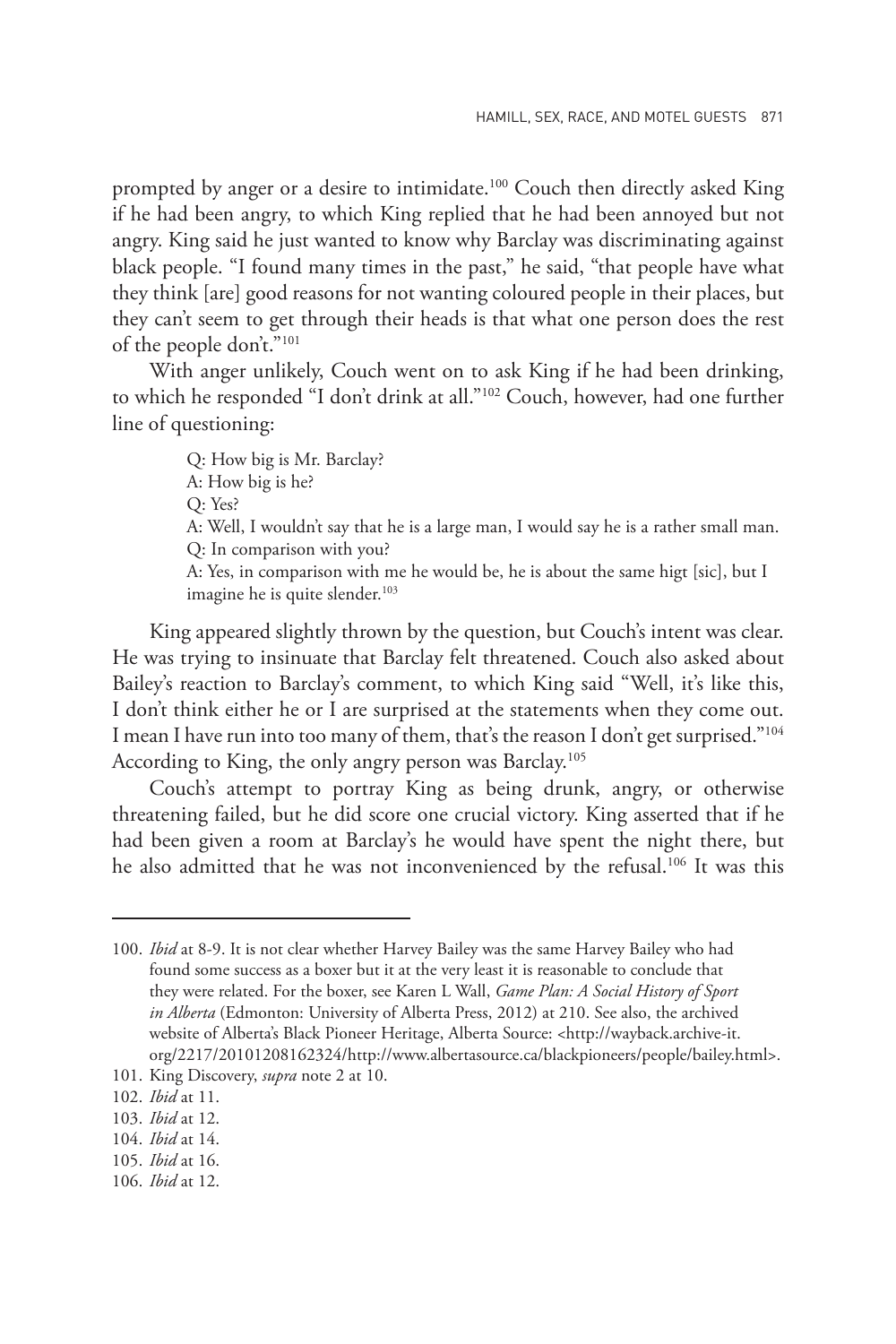concession that would ultimately win the case: even if Couch's client was racist, King was not a traveller.

Regardless, King's comments about the frequency of racist sentiment are in stark contrast to both Barclay's account and the statements of the organizations quoted in the newspapers. For the white people who were involved in or who commented on this case at the time, racist discrimination was both wrong and non-existent. They had never even heard of anyone being refused service on the grounds of race, despite it being common enough that black Calgarians like King were not even surprised by it. The ignorance of white commentators is hardly surprising. At the time, the black population of Calgary was small, and it is doubtful that any of the commentators actually knew any black people, or if they did, they perhaps did not know them well enough to be familiar with the racism they faced. Accordingly, King offers yet another example of the "long tradition of unfamiliarity with the experiences of Blacks in colonial and post-Confederation Canada."107 By agreeing that racism was wrong and that they had never heard of such a complaint as King's, white commentators removed themselves from any responsibility for such racist incidents. Racism was something they could not imagine because they did not have to.

It is telling that the first instinct of the white commentators was to cast doubt on whether or not there had been any racism. Rather than listen to King's account, they agreed that the real reason he was refused was the fact that he was a Calgarian. This was not just a silencing; it was a corrective and a subtle attack on King's request for equal treatment. By saying that a white person would have been refused as well, the white commentators in the *Herald* implied that a claim for equal treatment was a claim for *special* treatment.

The question of racism and the awkward fact of the women of poor character in unit three apparently made this a difficult case to decide. Judge Farthing seemed to be at pains to avoid two unpalatable conclusions. The first was finding that Barclay was racist; the second was finding, or strongly implying, that King, a married man, was visiting prostitutes, which also would have implied that Barclay had tolerated prostitution on his premises. Both of these findings would have cast doubt on the respectability of the two men in question. Even if Judge Farthing had found Barclay to be racist, the law did not offer any real remedies as motels were not inns and, even if they were, King was not a traveller.

In a sense, the trial decision can be seen as an attempt to allow both parties to save face. On the one hand, Judge Farthing noted that he found King's version to be more persuasive, without explicitly calling Barclay racist. On the other,

<sup>107.</sup> Walker, *Race on Trial*, *supra* note 14 at 4.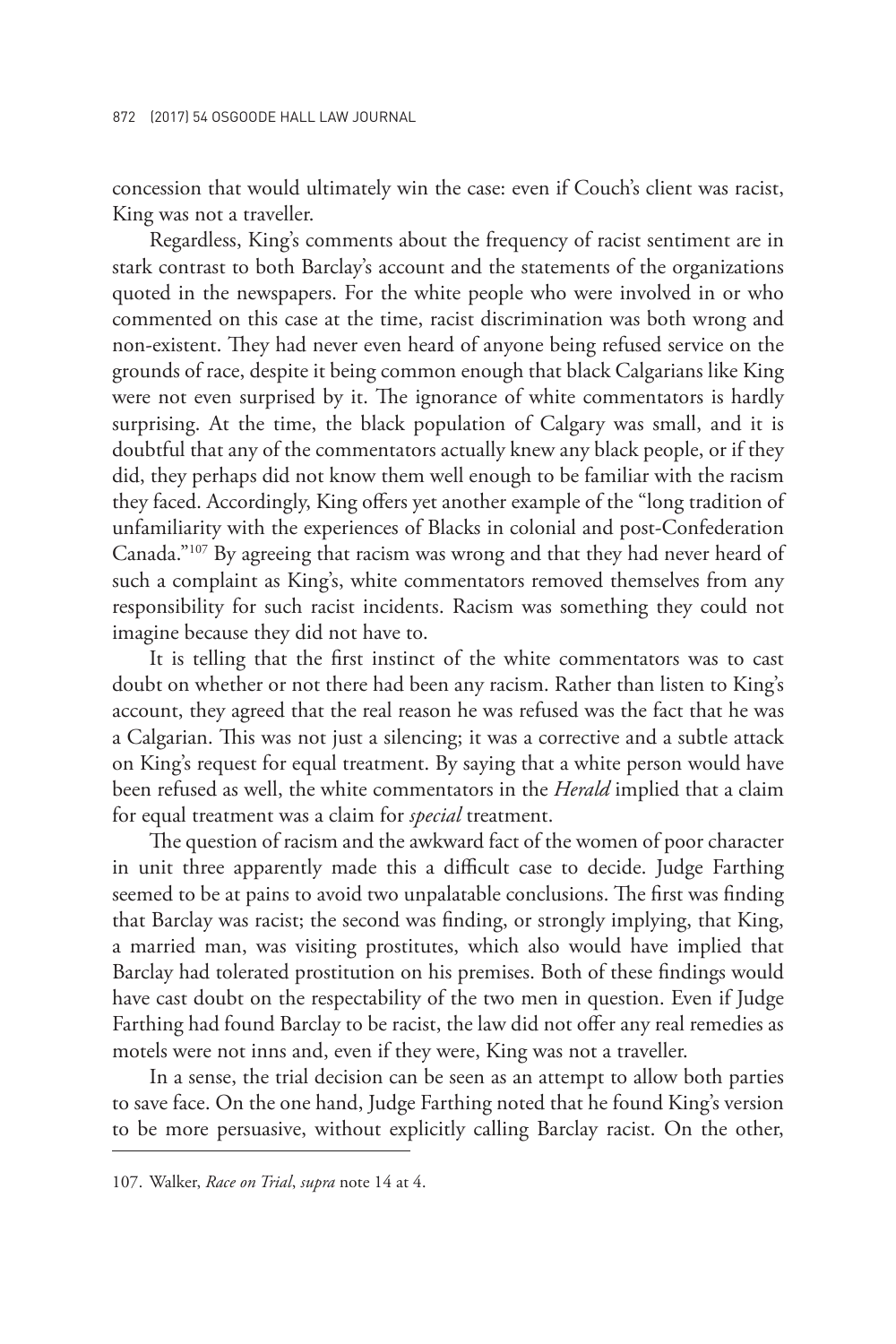he noted that King had not actually suffered because he was not a traveller and the entire visit to the motel was a misunderstanding. Judge Farthing's decision left out the detail about King specifically calling the motel under the belief that his friend was there, and made it seem as though King was calling or planned to call a number of motels. It is not clear why this detail was omitted, but it made the whole affair seem coincidental. In a sense both men had done the right thing: King by investigating on behalf of travellers, and Barclay by refusing to rent a room to locals. Perhaps because he was not convinced King would have been refused had he actually been a traveller,<sup>108</sup> Judge Farthing was not willing to impose a general duty of fair accommodation without legislation explicitly mandating it, as was the case in Ontario.<sup>109</sup> Like the commentators quoted by the *Herald*, Judge Farthing could not quite believe in racism and so did not see the need for protections against it.

In short, for the law and for Judge Farthing, the facts in *King* were not well suited to the goal King was hoping to advance. Yet *King* should not be viewed as a complete failure in its attempt to challenge racism. It was unfortunate that unit three of Barclay's Motel was occupied by the "phonies" known to police. Perhaps the outcome would have been different had the room been empty or occupied by someone else, or perhaps not. Nonetheless, *King* highlighted a technicality in the law that could be used as a legal loophole for discrimination. Judge Farthing and the Appellate Justices who upheld his decision may not have been willing to change the law, but the legislature was, and in 1961 it passed an amendment to the *Innkeepers Act* striking out the requirement that an innkeeper offer food.110 This amending act also added section 10 to the *Innkeepers Act*, which made causing or tolerating disturbances (fighting, screaming, and loud noises) an offence.111 It is not clear that section 10 was linked with *King*, but it does suggest that hotels and motels were having some trouble with difficult guests. Such behaviour had long been illegal in licensed hotels, and in 1961 it was explicitly extended to unlicensed hotels. If, as Barclay claimed, the police visited motels every day, section 10 gave them the legal coercion needed to punish motel keepers as well as the perpetrators of such disturbances.

<sup>108.</sup> *King*, *supra* note 1 at para 16.

<sup>109.</sup> *Ibid* at para 25; *Fair Accommodation Practices Act*, SO 1954, c 28.

<sup>110.</sup> *An Act Respecting Hotelkeepers*, RSA 1955, c 148, s 1(a) as amended by SA 1961, c 40,

s 2 (note that s 1(a) was itself added by SA 1958, c 28, s 3).

<sup>111.</sup> *Ibid*, s 3.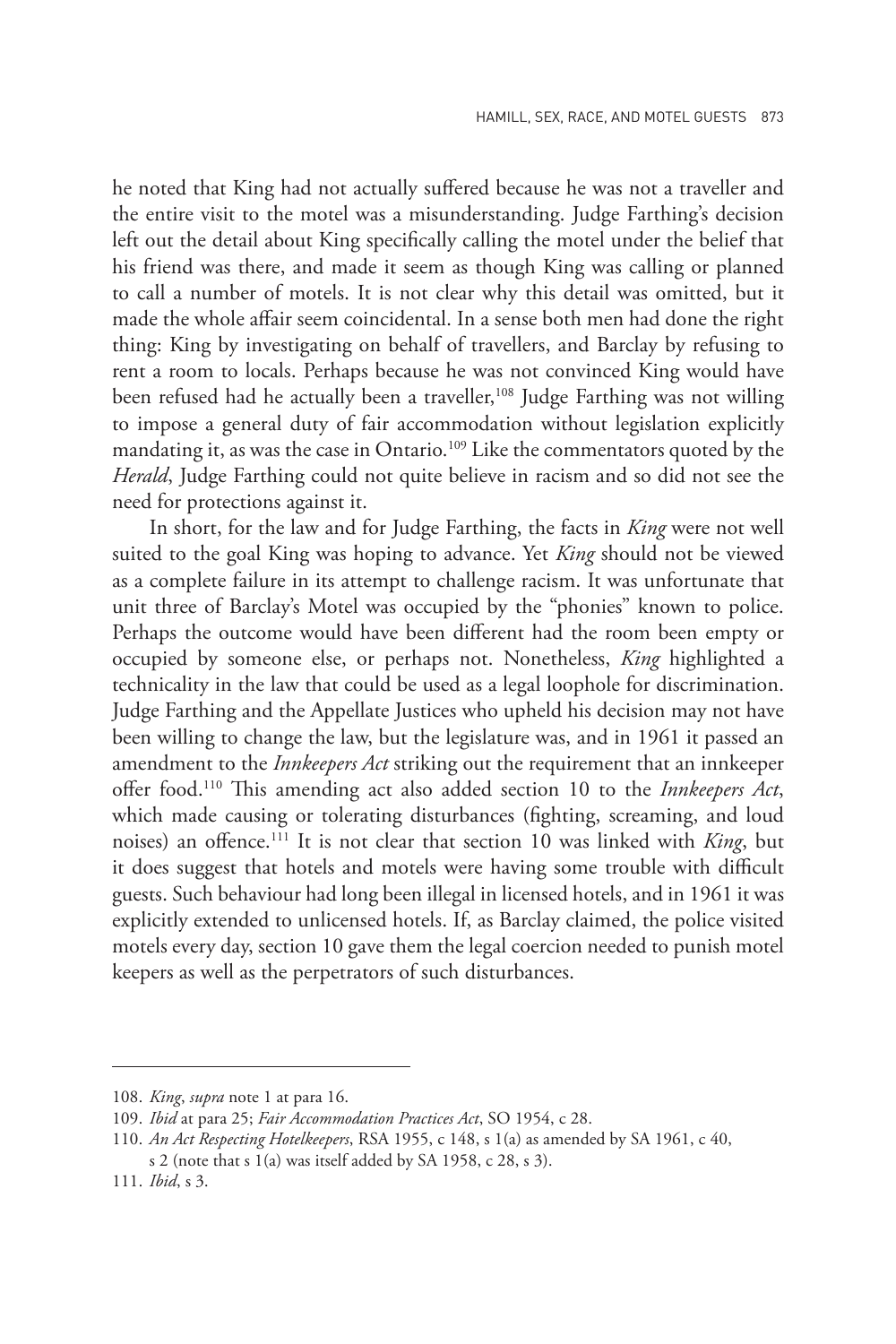### V. CONCLUSION

Although *King* offers an example of racism and the law's apparent tolerance of it in Canada, the actual racism in the case is subtler than is usually acknowledged. Contrary to *Christie* there was no admission that the establishment had a racist policy—in fact, the accusation of racism was strongly denied by almost all white participants and contemporary commentators on the case. Somewhat ironically, the denial of racism and the ready acceptance of an alternate explanation were racist in themselves, along with the apparent discomfort of Barclay with what he seemed to assume was the potential for interracial sex. Even if the events that precipitated *King* were all a misunderstanding, this fact did not and does not excuse Barclay's couching his refusal in racist terms. Nor does it excuse the ready denials of racism seen in and around *King*. King's account, and the accounts of other black Albertans about the 1950s and 60s, make it clear that racism was common.

It would seem that *King* was the only court case the AAACP pursued. Mojo Williams' account of his time as Grievance Chair suggests that he preferred a more informal approach that involved talking to the person accused of discrimination and figuring out what went wrong. In addition, Williams did not hesitate to call in the liquor board or the head office to put pressure on local establishments that refused service on the grounds of race.<sup>112</sup> According to Williams' account, the AAACP petered out as people grew more complacent and as they got the legal guarantees that would finally allow recourse through the courts.<sup>113</sup> In the years following *King*, not only did the legislature strip the technicality from the *Innkeepers Act*, but other provincial groups such as the Alberta Federation of Labour organized anti-discrimination drives,<sup>114</sup> and in 1966 Alberta enacted its first, if ineffective, *Human Rights Act*. 115 Alberta also became "one of the first jurisdictions to make its human rights law paramount over other provincial laws," following the election of the Progressive Conservatives in 1971.<sup>116</sup>

When *King* is cited, it is cited because of its "we don't allow coloured people here" statement, but as I have shown, this is only part of the story.117 *King* contains a subtler racism and a commentary about respectability in mid-twentieth-century

<sup>112.</sup> Williams, *supra* note 3 at 5.

<sup>113.</sup> *Ibid* at 9.

<sup>114.</sup> Clément & Vaugeois, *supra* note 23 at 20.

<sup>115.</sup> Dominque Clément, "Alberta's Rights Revolution" (2013) 26:1 Brit J Can Studies 59 at 62.

<sup>116.</sup> *Ibid* at 66.

<sup>117.</sup> *King*, *supra* note 1 at para 2.